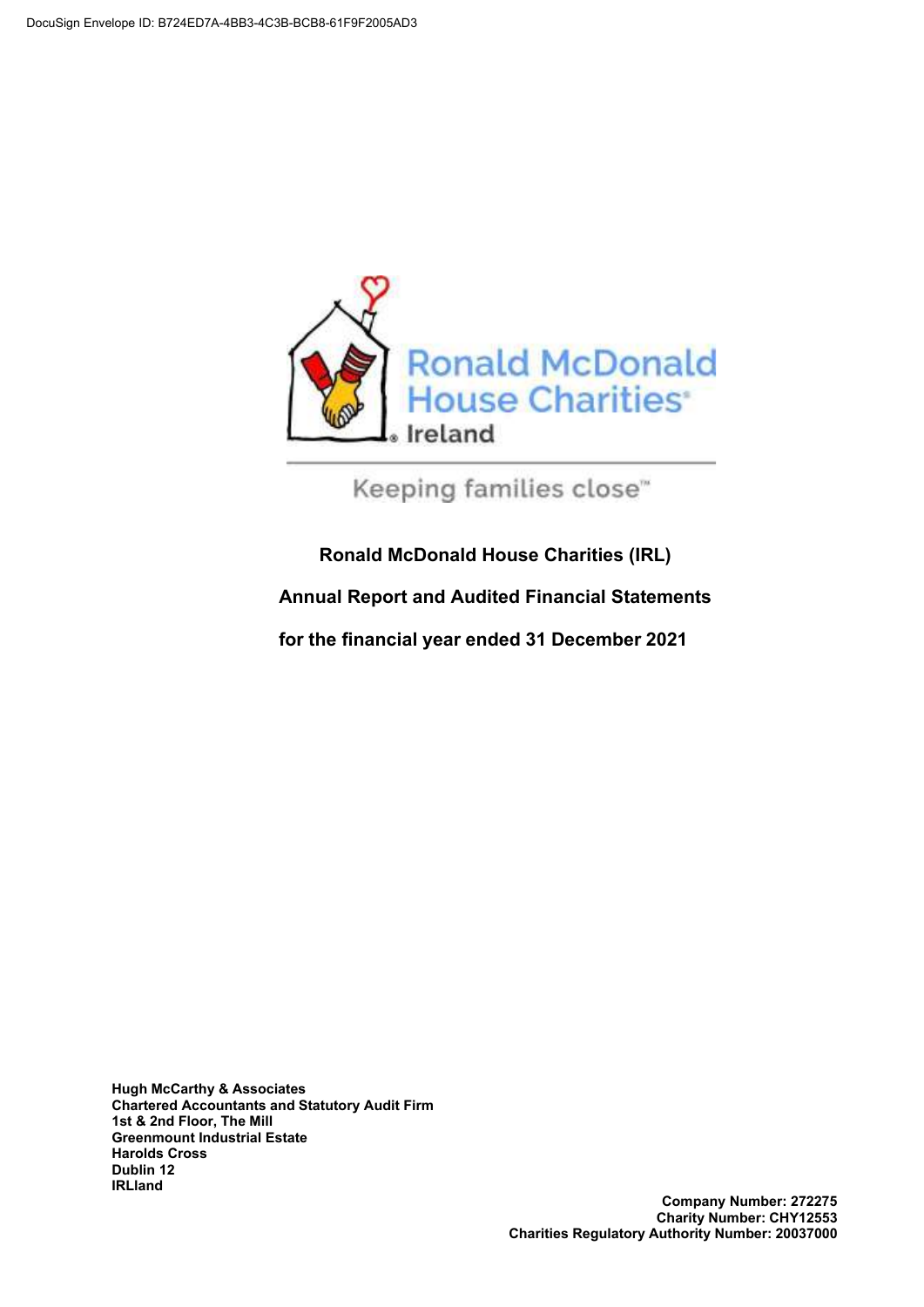### **Ronald McDonald House Charities (IRL) CONTENTS**

|                                                                | Page      |
|----------------------------------------------------------------|-----------|
| Reference and Administrative Information                       | $3 - 4$   |
| <b>Trustees' Annual Report</b>                                 | $5 - 15$  |
| <b>Trustees' Responsibilities Statement</b>                    | 16        |
| Independent Auditor's Report                                   | $17 - 19$ |
| <b>Statement of Financial Activities</b>                       | 20        |
| <b>Balance Sheet</b>                                           | 21        |
| <b>Statement of Cash Flows</b>                                 | 22        |
| Notes to the Financial Statements                              | $23 - 31$ |
| Supplementary Information relating to the Financial Statements | $32 - 33$ |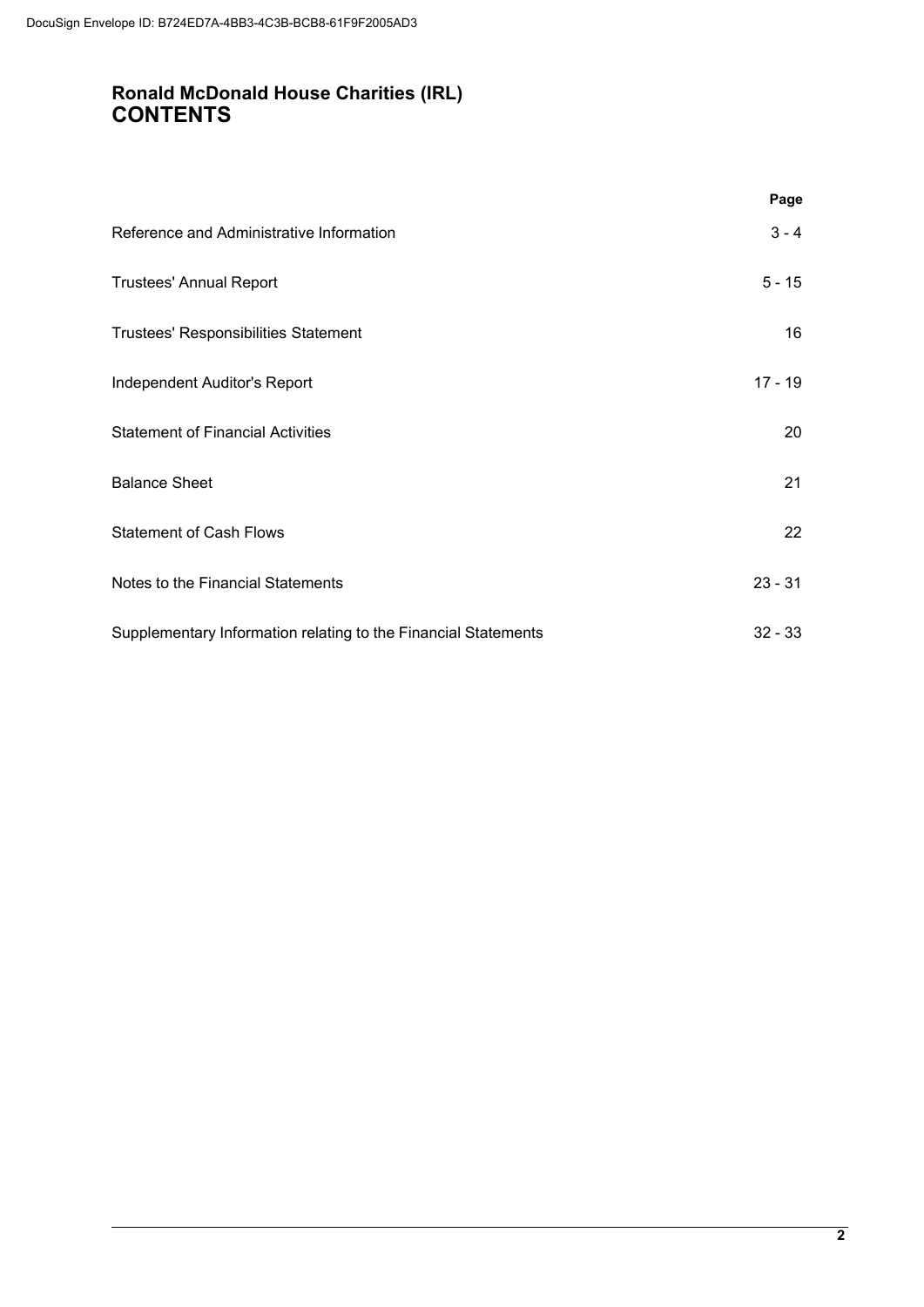### **Ronald McDonald House Charities (IRL) REFERENCE AND ADMINISTRATIVE INFORMATION**

| <b>Trustees</b>                                | Rosie Conneely<br><b>Bernard Byrne</b><br>Martin Foy<br>Diarmuid Geary<br>Dr. E Bruce Mitchell (Resigned 3 March 2021)<br>David Bobbett<br>Alison Cowzer<br><b>Marian Carroll</b><br>Carolyn Odgers<br>Dr. Sarah Curry<br>Jennifer Power |
|------------------------------------------------|------------------------------------------------------------------------------------------------------------------------------------------------------------------------------------------------------------------------------------------|
| <b>Company Secretary</b>                       | Dr.Sarah Curry                                                                                                                                                                                                                           |
| <b>Charity Number</b>                          | CHY12553                                                                                                                                                                                                                                 |
| <b>Charities Regulatory Authority Number</b>   | 20037000                                                                                                                                                                                                                                 |
| <b>Company Number</b>                          | 272275                                                                                                                                                                                                                                   |
| <b>Registered Office and Principal Address</b> | <b>Ronald McDonald House</b><br><b>CHI Crumlin</b><br>Dublin 12<br>D12 DY09                                                                                                                                                              |
| <b>Auditors</b>                                | Hugh McCarthy & Associates<br>Chartered Accountants and Statutory Audit Firm<br>1st & 2nd Floor, The Mill<br><b>Greenmount Industrial Estate</b><br><b>Harolds Cross</b><br>Dublin 12<br>Ireland                                         |
| <b>Bankers</b>                                 | AIB<br>100-101 Grafton Street<br>Dublin 2                                                                                                                                                                                                |
|                                                | <b>Bank of Ireland</b><br>177 Drimnagh Road,<br>Walkinstown,<br>Dublin 12                                                                                                                                                                |
|                                                | <b>KBC Bank Ireland PLC</b><br>Sandwith Street,<br>Dublin 2,<br>Ireland                                                                                                                                                                  |
|                                                | Permanent TSB<br>172 Walkinstown Road,<br>Dublin 12,<br>Ireland                                                                                                                                                                          |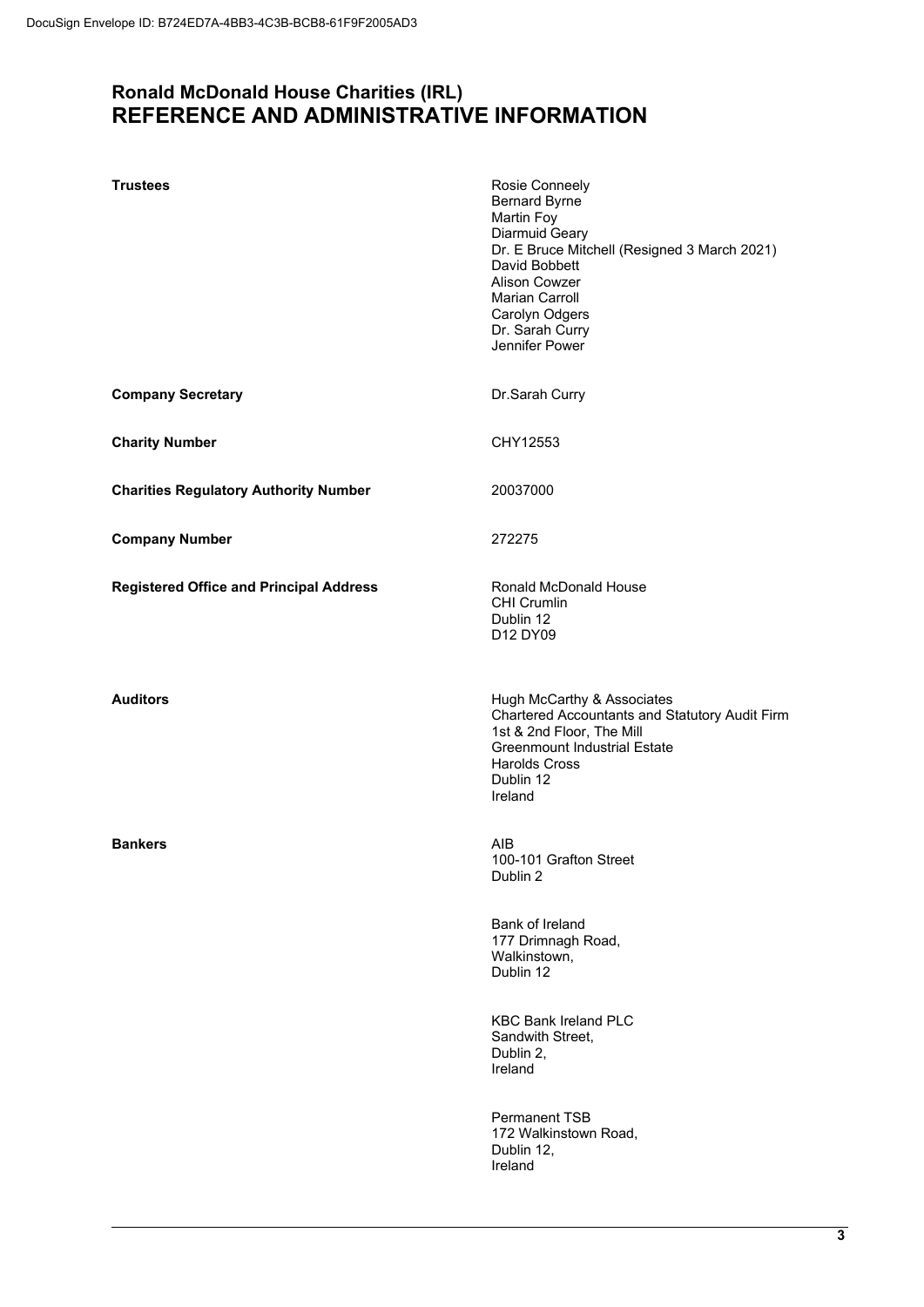### **Ronald McDonald House Charities (IRL) REFERENCE AND ADMINISTRATIVE INFORMATION**

**Solicitors** McCann Fitzgerald & Co. Solicitors Riverside One Sir John Rogerson's Quay Dublin 2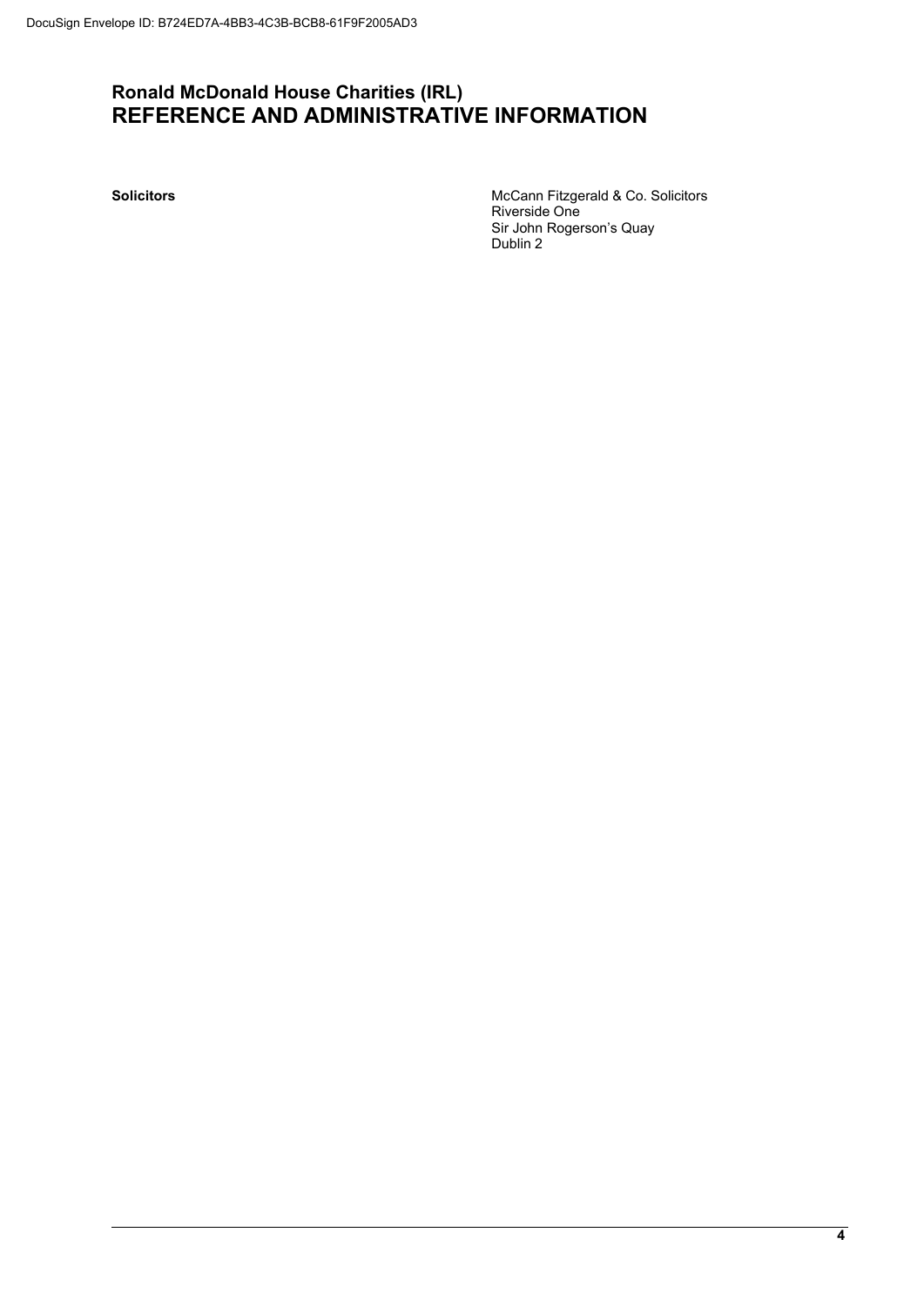for the financial year ended 31 December 2021

The trustees present their Trustees' Annual Report, combining the Trustees' Report and the audited financial statements for the financial year ended 31 December 2021.

The company is a registered Charity and hence the report and results are presented in a form which complies with the requirements of the Companies Act 2014 and, although not obliged to comply with the Statement of Recommended Practice Charities SORP FRS 102 in accordance with FRS 102, the organisation has implemented its recommendations where relevant in these financial statements.

Ronald McDonald House Charities (IRL) provides accommodation, care and support for families when their children are seriously and long-term ill in CHI Crumlin.

Keeping parents and siblings comfortable and close to the sick child, means the family can stay together, close to the hospital care and medical community that their child needs. By providing accommodation, food and comfort, we nurture and support our families. International research shows that this kind of family accommodation gives sick children and their families a better quality of life, reduces stress and eases financial pressure. We offer a practical support system during a difficult diagnosis or period in treatment.

The company is limited by guarantee not having a share capital.

#### **Mission, Objectives and Strategy**

#### **Mission Statement**

The mission of Ronald McDonald House Charity (IRL) is to provide a Ronald McDonald House in order to support families whose children are seriously ill in hospital. The Ronald McDonald House provides accommodation and a caring and supportive environment for families whose children are seriously ill and are hospitalised or undergoing medical treatment at CH Crumlin, Dublin 12.

#### **Our Vision**

Through our committed Board of trustees, our caring staff, our dedicated volunteers and our generous donors and supporters we aim to provide a caring and supportive environment for families so that they can stay together and be actively involved in their children's care while they are long term in hospital.

#### **Our Values**

- Respect: We treat all people with dignity and respect.
- Stewardship: We honour our heritage by being socially, financially and environmentally responsible.
- Ethics: We strive to meet the highest ethical standards
- Learning: We challenge each other to strive for excellence and to continually learn.
- Innovation: We embrace continuous improvement, bold creativity and change
- Integrity: We carry out our work with the greatest responsibility and accountability
- Respect: We respect People, Communities, and Cultures
- Diversity: We are fully committed to a diverse workplace

#### **Charitable Purpose**

To provide a Ronald McDonald House in order to support families whose children are seriously ill in hospital, which will provide accommodation and a caring and supportive environment for families whose children are seriously ill and are hospitalised or undergoing medical treatment at Children's Health Ireland at Crumlin, or such other future location where treatment may be provided in conjunction with, Children's Health Ireland.

#### **Objectives**

To help achieve our overall mission, we have outlined the following objectives-

- To provide accommodation, care and support for families of sick children in their time of greatest need.
- To maintain and continue to develop Ronald McDonald House Charities (IRL) existing fundraising income streams through investment, diversification and growth.
- To maximize the potential of current and new commercial opportunities
- To create a more efficient, smarter working environment.
- To make Ronald McDonald House Charities (IRL) a more environmentally sustainable organisation.
- To demonstrate Ronald McDonald House Charities (IRL)'s excellence externally through independent accreditation.
- To enable our leaders, managers and staff to realise their individual potential and the role they play in the delivery of our objectives.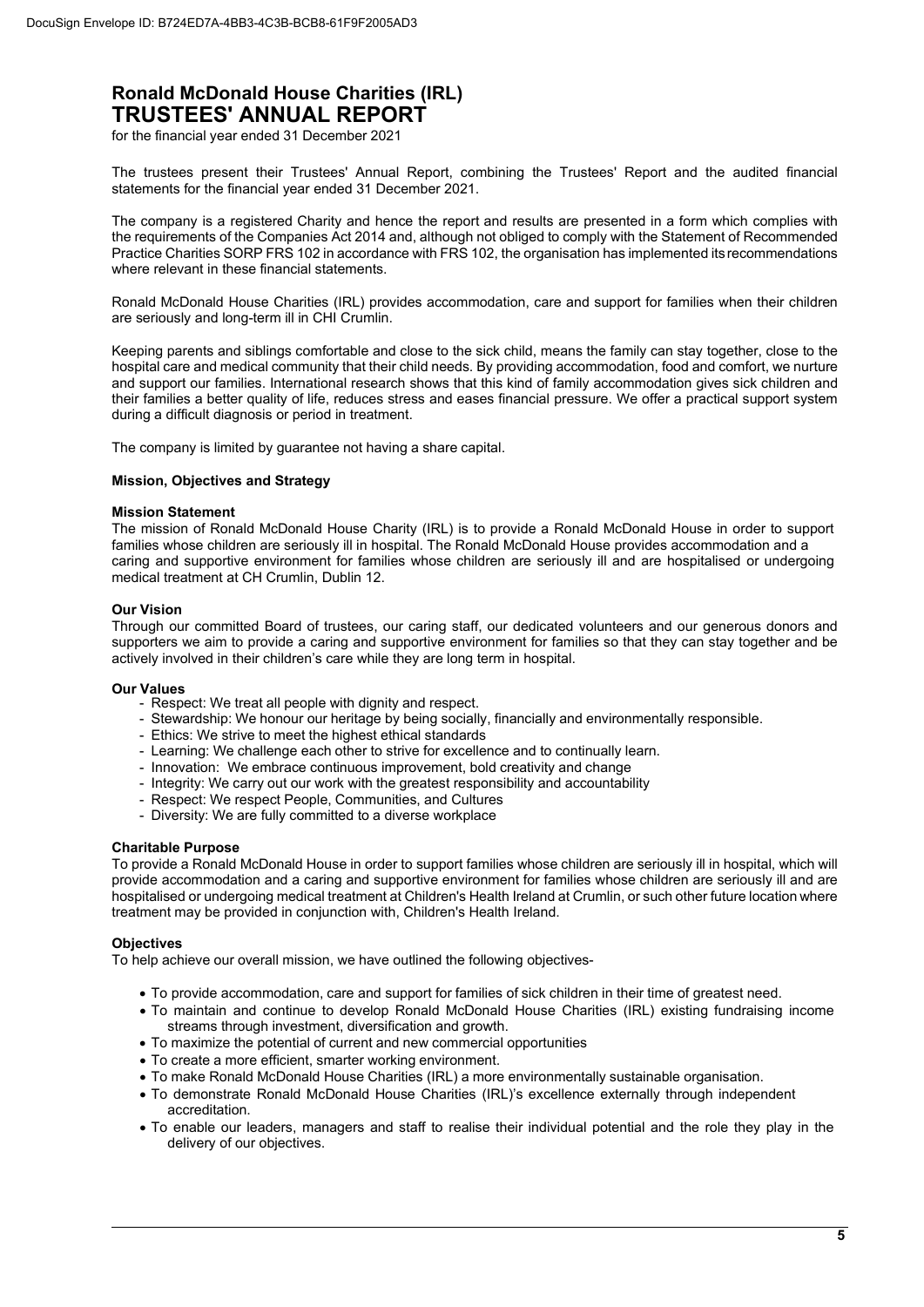for the financial year ended 31 December 2021

Ronald McDonald House Charities (IRL) TRUSTEES' ANNUAL REPORT **for the financial year ended 31 December 2021** 

RMHC Ireland Impact Strategy 2022/2025 - Summary

#### **Strategic Pillars**

Increase access to quality health care Build capacity Elevate our mission and brand Distinguish RMHC as an equitable & inclusive organisation Influence health & philanthropic sectors

#### **Areas of Focus and Strategic Priorities**

#### **Infrastructure**

Current House New House Business Continuity Risk Management CRM **Sustainability** 

### **Operations & Culture**

Governance Volunteers Continuous Personal Development Operational Expansion

### **Partners, Donors & Brand**

Families Strategic Partners Campaigns & Events Healthcare Professionals

Full Impact Strategy available on www.rmhc.ie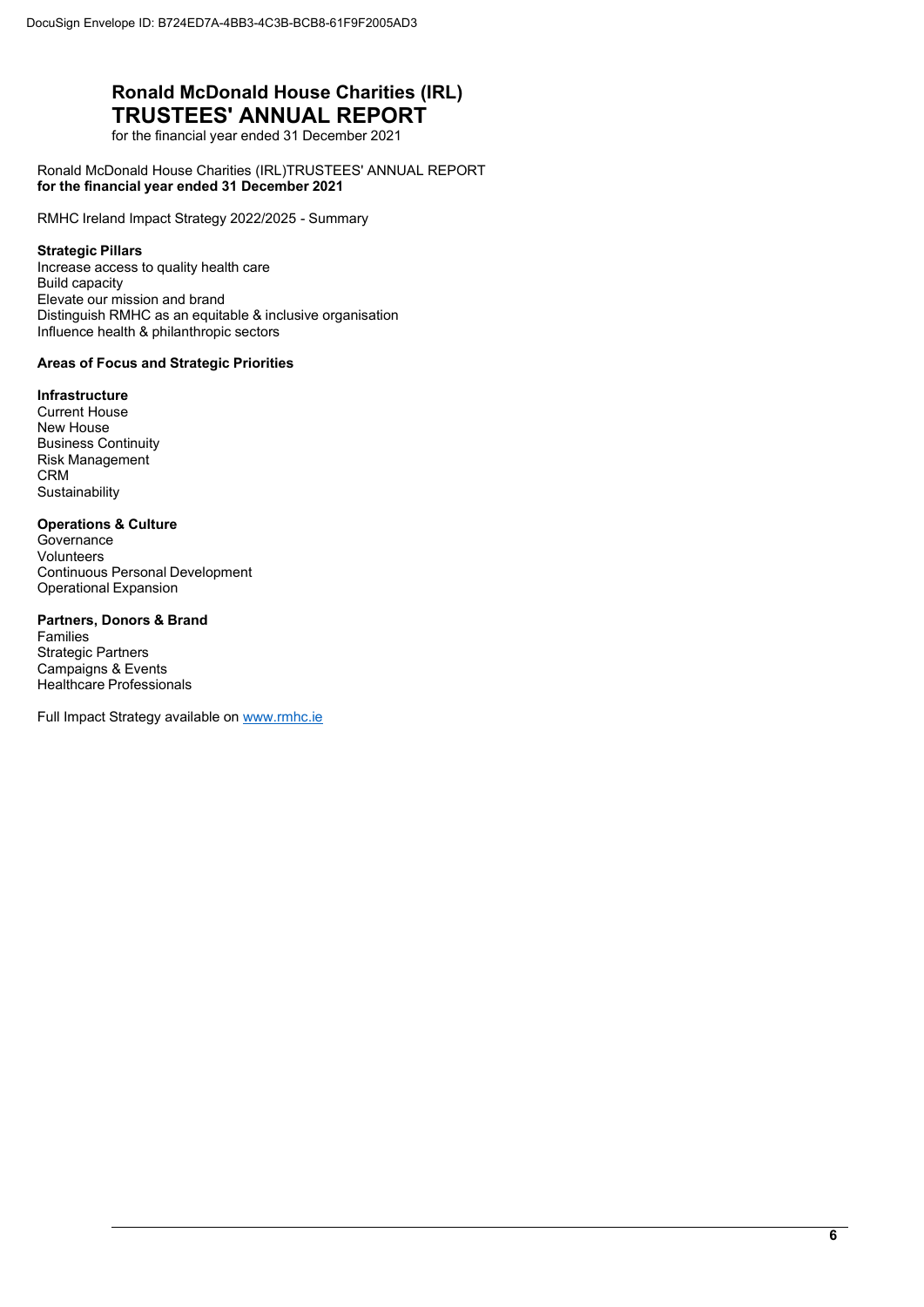for the financial year ended 31 December 2021

#### **Structure, Governance and Management**

#### **Structure**

Ronald McDonald House Charities (IRL), founded in 1997, is a charitable company limited by guarantee. The company does not have a share capital and consequently the liability of members is limited, subject to an undertaking by each member to contribute to the net assets or liabilities of the company on winding up such amounts as may be required not exceeding one Euro (€1).

The Charity was established under a Constitution which established the objects and powers of the charitable company, how it is governed and is managed by a Board of Trustee (Constitution amended 2019).

Ronald McDonald House Charities (IRL) is governed by a Board of Trustees. The composition of the Board is kept under review to ensure that it contains an appropriate mix of skills and characteristics and complies with our Ronald McDonald House Charities (IRL) License. All Trustees act in a voluntary capacity. No member of the Board receives any remuneration or expenses. The Trustees bring a wide range of experience: medical, corporate & financial. The Board delegates the day to-day management of Ronald McDonald House Charities (IRL) to the Senior Leadership Team which comprises the CEO and the CFO. The Board is the governing body, the leader and steward of Ronald McDonald House Charities (IRL). Serving on it is considered an honour and members demonstrate a commitment and eagerness to serve based on great enthusiasm and a full understanding of the job.

#### **Legal duties of RMHC Ireland**

The Ronald McDonald House Charities (IRL) have a combination of statutory and operational responsibilities. Those that can be considered "statutory" include financial and employer's legal responsibilities as well as the Trustees responsibilities as set out in the Charities Act. Those considered "operational" include the planning of the programme, the culture of the organisation, the organisational structures and implementation of the agreed plans.

Ronald McDonald House Charities (IRL) legal responsibilities may be summarised as:

- To act in the best interests of the charity;
- To ensure the charity is run to the highest governance standards;
- To ensure that the charity complies with on-going legal responsibilities of the Charities Act 2009 and Companies Act 2014.
- To ensure the charity operates as outlined in our Ronald McDonald House Charities Global operating license and that the charity complies with and follows all Ronald McDonald House Charities Global guidelines.

#### **Governance**

#### **The Board**

The primary purpose of the Board of Ronald McDonald House Charities (IRL) ("Board") is to ensure the long-term success of the organisation.

It is the Board's role to ensure that Ronald McDonald House Charities (IRL) values, strategy and business model are aligned to the company's purpose to provide accommodation, care and support for families while their children are seriously ill in hospital.

The Board is the primary leadership body of Ronald McDonald House Charities (IRL). It is responsible for overseeing its activities and for the overall governance and stewardship of the organisation. The Board's composition and how it carries out its leadership role sets the standard for the organisation and is key to earning and sustaining the respect and support of key stakeholders, donors and the public at large for Ronald McDonald House Charities (IRL). In achieving this purpose, the Board's role can be divided into duties of performance and of conformance:

#### **Performance**

- Provide leadership of Ronald McDonald House Charities (IRL) within a framework of prudent and effective controls, setting the organisation's risk appetite while enabling risk to be assessed and managed.
- Set RMHC Ireland's strategic aims. Set Ronald McDonald House Charities (IRL) vision, mission, values and standards and ensure that its obligations to its stakeholders, including families and donors are understood and met.
- Develop a high ethical standard within the organisation and ensure that Board Members and Ronald McDonald House Charities (IRL) Senior Leadership Team act with integrity at all times.
- Encourage a culture of openness, responsiveness, and accountability.

#### **Conformance**

- Safeguard the organisation's assets. Ensure that the necessary financial and human resources are in place for the organisation to meet its objectives.
- Oversee executive performance.
- Ensure that systems are in place to ensure compliance with governance and regulatory requirements.
- Ensure that there is sound investment governance of Ronald McDonald House Charities (IRL) assets.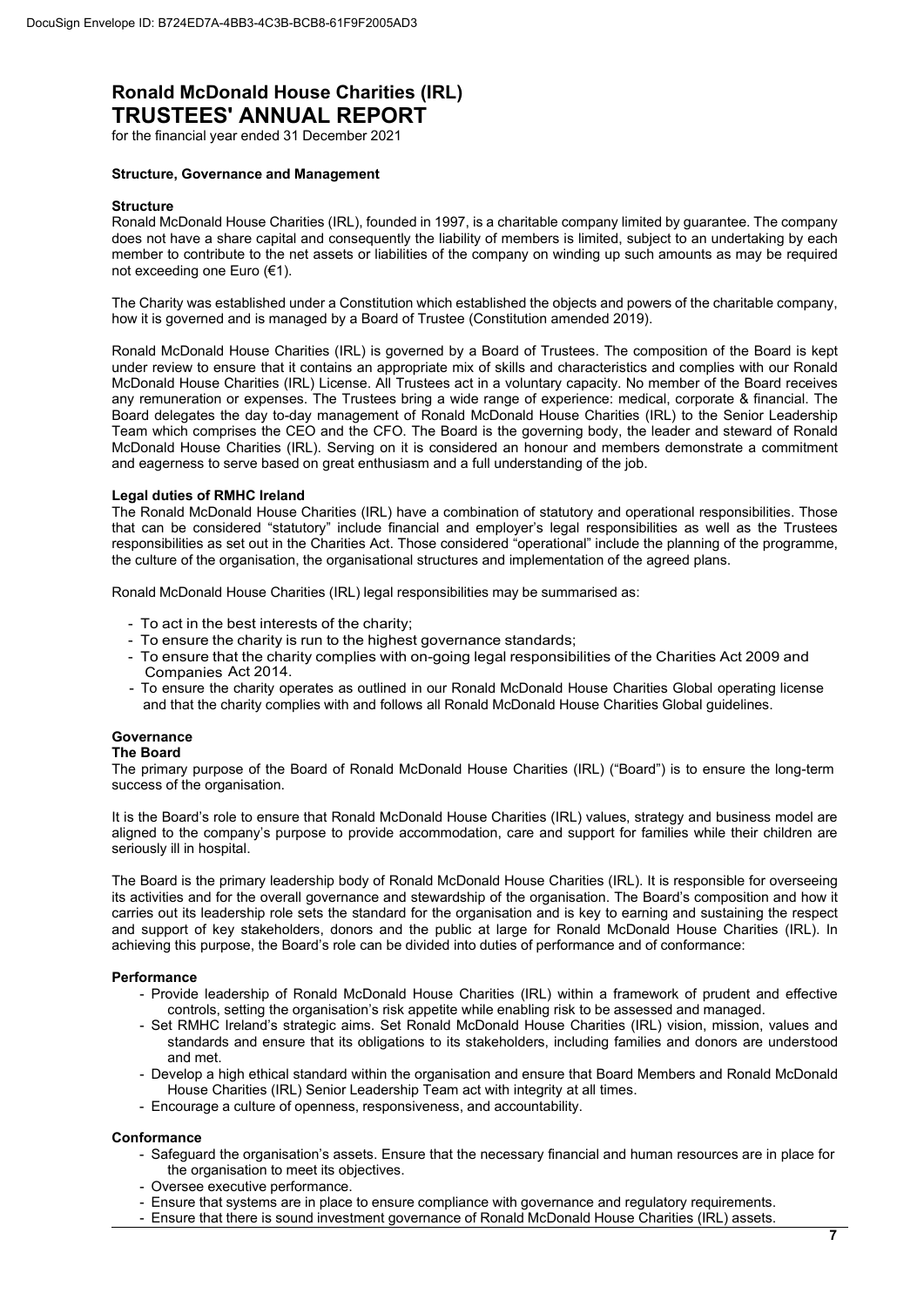for the financial year ended 31 December 2021

#### **Composition of the Board and Board Appointments Process**

There are eleven members of the Board of Trustees drawn from a broad range of backgrounds. The composition of the Board is kept under review to ensure that it contains an appropriate mix of skills and characteristics and complies with Ronald McDonald House Charities (IRL) License. All Trustees act in a voluntary capacity. No member of the Board receives any remuneration or expenses. The Trustees bring a wide range of experience: medical, corporate & financial.

Trustees are elected at the Annual General Meeting (AGM) of the company and are responsible for the management of the organisation. Additional Ronald McDonald House Charities (IRL) Trustees appointed by ordinary resolution hold office until the next AGM. Unless otherwise excused by the Chair, it is expected that Board members will attend at least three-quarters of the number of Board meetings and meetings of Committees to which they are appointed.

When appointed the new trustees undergo a formal induction and receive orientation accordingly. Each trustee receives the following information:

- The obligations of Trustees
- Details of charity law
- The reporting structure and governance including providing a copy of the constitution
- The objectives of the Charity and the trustees' position in trying to achieve these
- Details of future plans and current financial position
- The business plan and future financial performance of the Charity
- The decision making process of the Charity
- Formally being introduced to the key management personnel including trustees

#### **Committees of the Board and Terms of Reference**

There are eight standing sub-committees of the Board. All sub-committees have terms of reference which are reviewed and approved by the Board annually. The chair of each sub-committee is appointed by the Board.

The following sub-committees/positions are appointed by the Board to aid in the internal workings of Ronald McDonald House Charities (IRL).

- Executive Committee Fundraising sub-committee
- Risk and Health & Safety sub-committee
- Finance, Remuneration, Governance and Audit sub-committee
- House sub-committee
- New House sub-committee
- Hospital Liaison
- McDonald's Operators Liaison
- McDonald's Company Liaison

#### **Executive Committee**

The Board officers form the membership of this committee. Marian Carroll, David Bobbett, Carolyn Odgers & Sarah Curry. This sub-committee is responsible for assuring that there is a timely forum for organizational analysis and decision-making in the intervening periods prior to Board meetings.

#### **Fundraising sub-committee**

The membership of this subcommittee includes Martin Foy, Bernard Byrne, Rosie Conneely, Carolyn Odgers, Diarmuid Geary, Jennifer Power, and is attended by Joe Kenny who is not a member of the Board but provides his expertise to assist the subcommittee on an ongoing basis.

This sub-committee is responsible for overseeing the fundraising activities of the organisation. It assesses the performance of the fundraising unit against predetermined targets.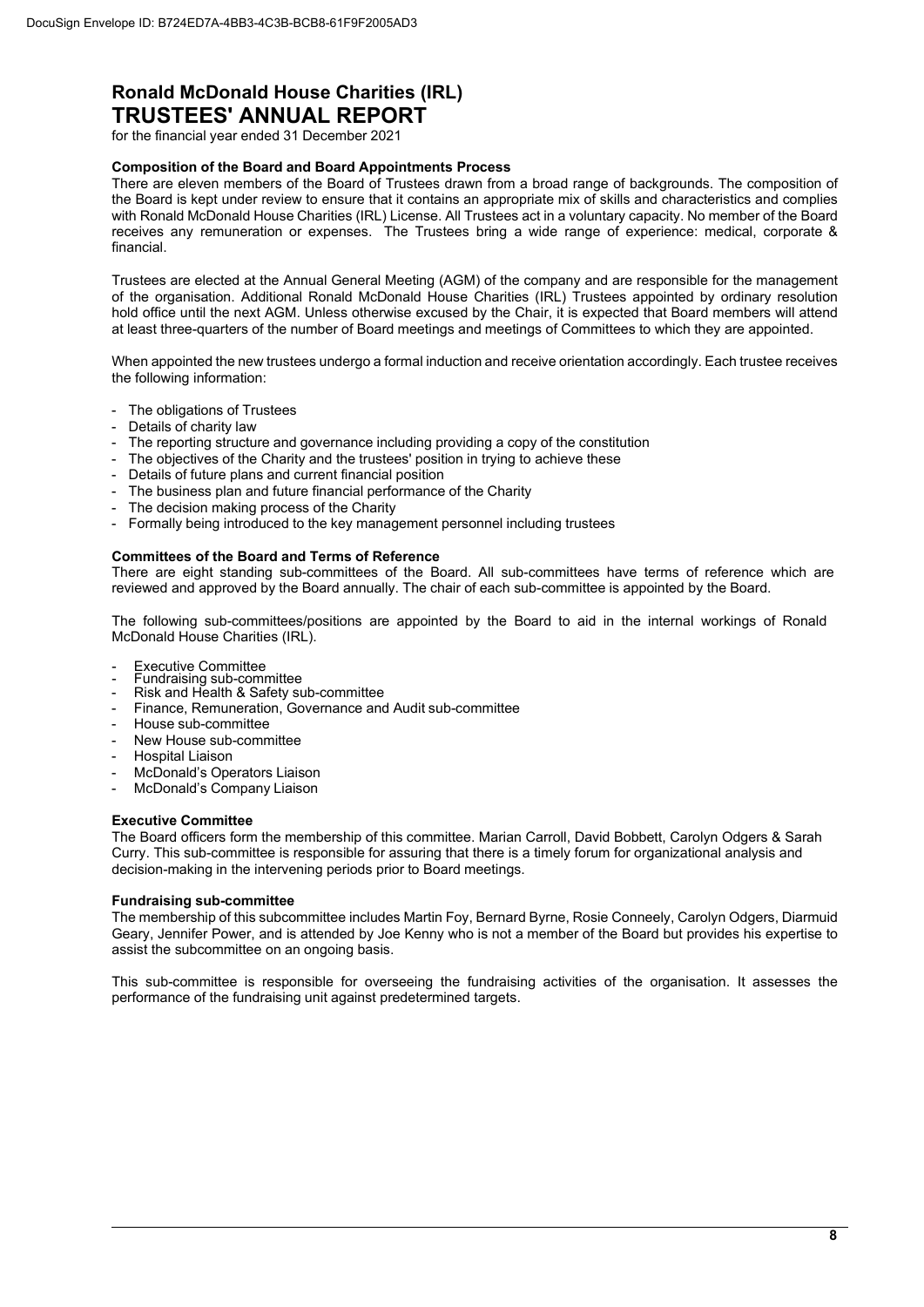for the financial year ended 31 December 2021

#### **Risk and Health & Safety sub-committee**

Board members include Carolyn Odgers, Diarmuid Geary, Martin Foy, are the members of this subcommittee and is attended by Kevin Keenan and Joe Kenny who are not the members of the Board but provides expertise to assist the subcommittee.

The Risk sub-committee reviews all matters affecting the organisation in relation to: finances, governance, strategy, compliance, operations, reputation and environment. This includes annual budgeting including capital expenditure, management accounts, the reserves policy, annual draft audited financial statements, special projects etc. The subcommittee engages with the independent external auditors on audit planning, audit and internal control issues and audit finalisation. The audit tendering process is managed by the sub-committee. The sub-committee monitors the effectiveness of the internal control systems. In addition, the Risk sub-committee coordinates the compilation and update of the risk register. It assesses the risks and makes recommendations to the Board on strategies to minimise those risks. The Board reviews the risk register and approves the ranking of the risks.

#### **Finance, Remuneration, Governance and Audit sub-committee**

The membership of this subcommittee includes David Bobbett, Diarmuid Geary, Bruce Mitchell replaced by Marian Carroll (March), and is attended by Kevin Keenan and Joe Kenny who are not members of the Board but provides expertise to assist the subcommittee.

The Finance, Remuneration and Audit sub-committee is responsible for recommending to the Board the remuneration levels for the senior management.

#### **House sub-committee**

The membership of this subcommittee includes Sarah Curry, Martin Foy, Rosie Conneely, and is attended by Joe Kenny who is not a member of the Board but provides his expertise to assist the subcommittee on an ongoing basis.

This sub-committee critically evaluates the provision of services to guests against performance criteria created to help ensure that resources are used efficiently and effectively whilst at the same delivering excellent service.

#### **New House sub-committee**

Marian Carroll and Alison Cowzer are the members of this subcommittee and is attended by Kevin Keenan and Joe Kenny.

This New House sub-committee is responsible for all negotiations with the New Hospital Group Board, CHI, HSE and the Department of Health.

#### **Hospital Liaison**

Sarah Curry acts as Hospital Liaison

This Hospital Liaison is the Board's contact with CHI Crumlin.

#### **McDonald's Operators Liaison**

Bernard Byrne is the McDonald's Irish Operators Liaison.

The McDonald's Operators Liaison is the Boards contact with the McDonald's Operator Community.

#### **McDonald's Company Liaison**

Jennifer Power is the McDonald's Company Liaison.

This McDonald's Company Liaison is the Boards contact with McDonald's UK & Ireland.

#### **Attendance at Board meetings during 2021**

There were four meetings of the Board during 2021. Unless otherwise excused by the Chair, it is expected that Board members will attend at least three-quarters of the number of Board meetings and meetings of Committees to which they were appointed.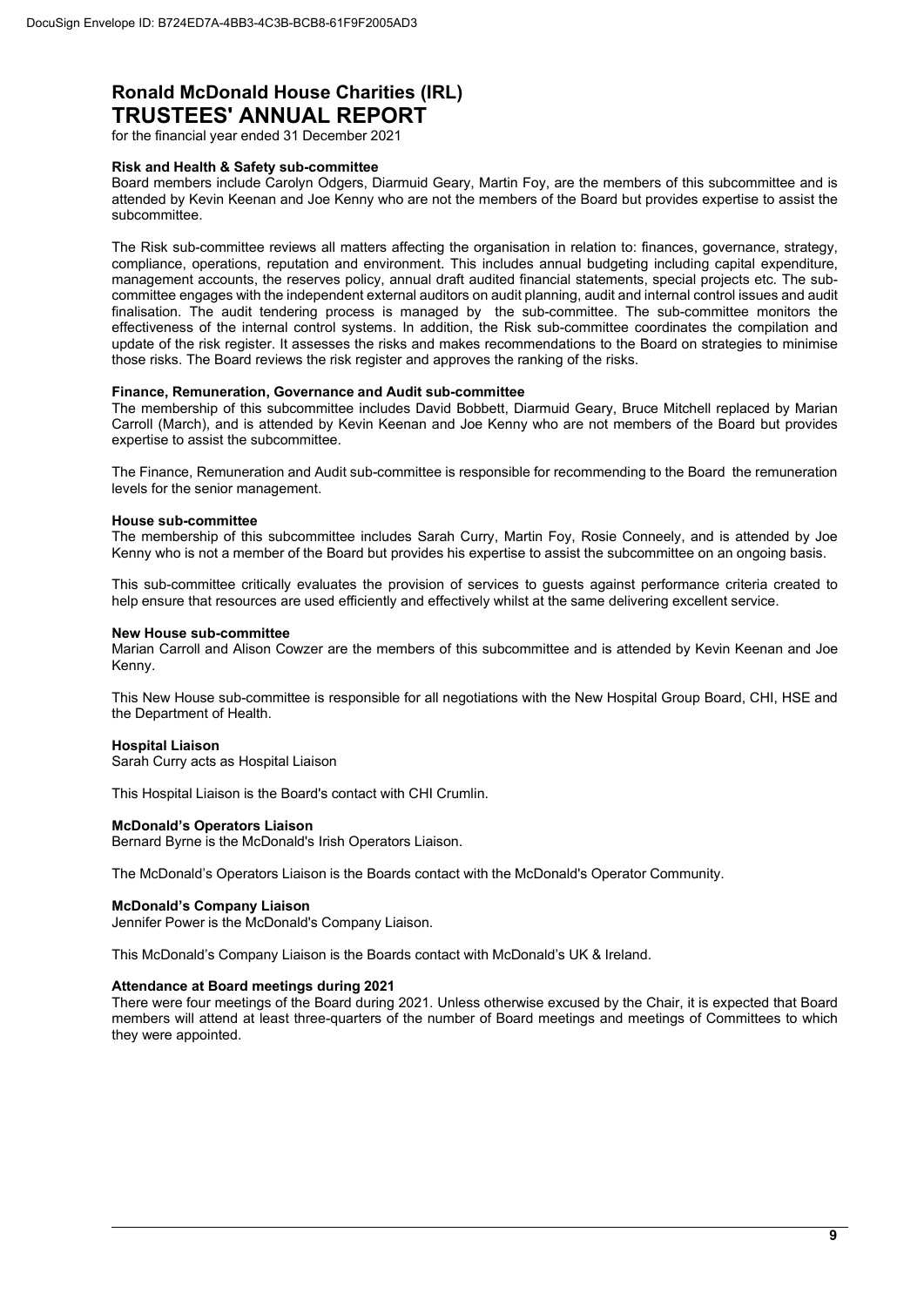for the financial year ended 31 December 2021

| <b>Name</b>                                                                         | Date appointed |
|-------------------------------------------------------------------------------------|----------------|
| Marian Carroll, (RMHC Volunteer CEO 2004-2021) (Chairperson - 03/03/2022)           | 01/09/2002     |
| Alison Cowzer, (Co-Founder East Coast Bakehouse)                                    | 01/09/2006     |
| David Bobbett, (Owner & MD H&K International) (Treasurer)                           | 09/03/2009     |
| Dr. E. Bruce Mitchell (CEO Airmid Health Group) (Chairperson - resigned 03/03/2022) | 13/03/2008     |
| Martin Foy (Director Brennan Foy & Co Engineers Ltd)                                | 05/03/2014     |
| Bernard Byrne (McDonald's Owner Operator, Carlow, Wexford & Dublin)                 | 06/01/2015     |
| Rosie Conneely (Health Care Assistant)                                              | 09/09/2016     |
| Diarmuid Geary (FCA, Director Limetree Global)                                      | 20/06/2017     |
| Carolyn Odgers (Business Director at Carat Ireland) (Vice Chairperson)              | 03/06/2020     |
| Dr. Sarah Curry (Consultant Paediatric Oncologist, CHI Crumlin) (Secretary)         | 19/06/2020     |

All Board Members, kindly donate their time and their services on a voluntary basis. The Board meets 4 times a year. Attendance is recorded below.

All Board Members complete a Conflict of Interest Statement annually and approved at AGM. Our Board Composition is fully compliant with the Operating Licence we receive from RMHC Global.

| <b>Trustee</b>        | <b>Attendance</b> |
|-----------------------|-------------------|
| <b>Bruce Mitchell</b> | 100%              |
| <b>Marian Carroll</b> | 100%              |
| Alison Cowzer         | 100%              |
| David Bobbett         | 100%              |
| Martin Foy            | 75%               |
| <b>Bernard Byrne</b>  | 100%              |
| <b>Rosie Conneely</b> | 50%               |
| <b>Carolyn Odgers</b> | 100%              |
| <b>Diarmuid Geary</b> | 75%               |
| Sarah Curry           | 100%              |
| Jennifer Power        | 75%               |

RMHC Board Meetings Attendance Record 2021

#### **Other Governance Matters**

Accountability and transparency are vital in everything we do. This report incorporates requirements as outlined in the Statement of Recommended Practice for Charities preparing their accounts in accordance with The Financial Reporting Standard applicable in the UK and Republic of Ireland (FRS102) (effective 1 January 2019). RMHC Ireland is committed and compliant with the "Charities Institute Ireland" triple lock standards of transparent reporting good fundraising and governance. We are in the process of adopting the CRA Charities Governance code (which was introduced in November 2018 with charities to be fully compliant by 2020) and have already adopted the Guidelines for Charitable Organisations on Fundraising from the Public and the Charity SORP (Standard of Reporting Practice under FRS102).

#### **Review of Activities, Achievements and Performance**

The principal activities, achievements and performance of the Ronald McDonald House Charities (IRL) is to provide accommodation, care and support for families when their children are seriously ill in CHI Crumlin.

Ronald McDonald House Charities (IRL) own and operate The Ronald McDonald House and provide accommodation, care and support for 20 families every night while their children are seriously ill in CHI Crumlin. Our families come from across the island of Ireland. In addition to our 20 family bedrooms, we also provide Kitchens, Dining Rooms, TV Rooms, Toddlers' Room, Laundry facilities, Parking, Garden play area for children and outdoor space for parents. Our Cooking4Families Programme allows us to provide a home cooked meal for families every day of the week. This programme is supported by companies, individual and families who have stayed with us. Food and products are also donated to assist with the programme. In 2019 11,700+ meals were delivered by 2,000+ 'Chefs'. In 2021 we had to suspend this service due to Covid regulations.

#### **Investment Policy**

The Board's policy in relation to Ronald McDonald House Charities (IRL) is short term investments is any surplus funds in short term deposit accounts with Capital Guaranteed. The policy is to eliminate any risk from short term investment. The charity has no long-term investments. These investments are reviewed quarterly by the Finance, Remuneration & Audit Committee and approved by the Board.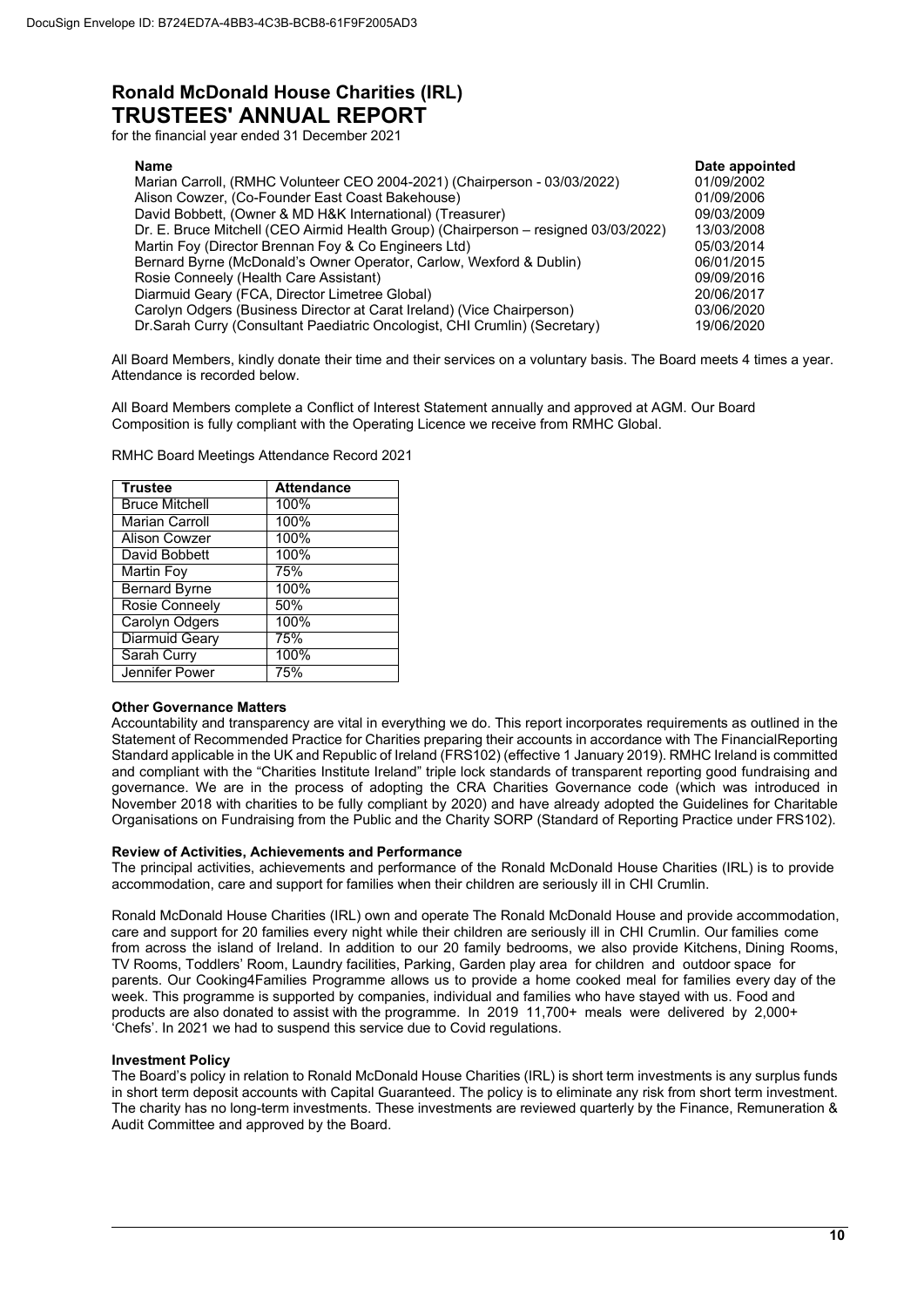for the financial year ended 31 December 2021

#### **Financial Review**

The results for the financial year are set out on page 16 and additional notes are provided showing income and expenditure in greater detail.

#### **Income**

Ronald McDonald House Charities (IRL) is 100% funded through fundraising events and donations. The Charity normally does not receive Government funding however in 2021 we received a Covid -19 Stability grant from the Department of Rural & Community Affairs. The Charity was also in receipt of Covid-19 Wage support through the Employment Wage Subsidy Scheme (EWSS) in 2021. Both these supports were very much appreciated.

#### **Income from Charitable Activities**

Income from revenue sources amounted to €2,144,230 (2020: €1,663,034) showed an increase of €481,196 (29%) from 2020. The reason for increase is mainly increase in income from fundraising events and donations. Public donations through coin boxes in McDonald's restaurants is down 8% on 2020 due to the continued migration from cash to cashless transactions. This decrease is down significantly from 2020 when people were far more cautious of using money due to Covid however it reasonable to assume it will continue to decrease.

#### **Fundraising Income Specific for New Ronald McDonald House**

In 2021 total income received was €494,418 (2020: €295,943). This funding was raised specifically for the construction of our new House due to open in 2024.

#### **Financial Results**

At the end of the financial year the company has assets of €12,153,550 (2020 - €10,694,002) and liabilities of €394,404 (2020 - €67,730). The net assets of the company have increased by €1,132,874.

#### **Reserves Position and Policy**

A formal policy on reserves was agreed / reviewed at the 3rd March 2021 meeting of the Board of RMHC Ireland. The Board has set a reserves policy which requires:

- Reserves be maintained at a level which ensures that RMHC Ireland's core activity could continue during a period of unforeseen difficulty.
- A proportion of reserves be maintained in a readily realisable form.
- Reserves above this amount and future additional reserves will be retained for the construction of the new Ronald McDonald House at the site of the new National Children's Hospital due for completion in 2024.

The calculation of the required level of reserves is an integral part of the organisation's planning, budget and forecast cycle.

It takes into account:

- Risks associated with each stream of income and expenditure being different from that budgeted.
- Planned activity level.
- Organisation's commitments.

For 2022, the Board agreed that the most appropriate level of reserves should be kept at the level of €500,000 for the current House located at CHI Crumlin.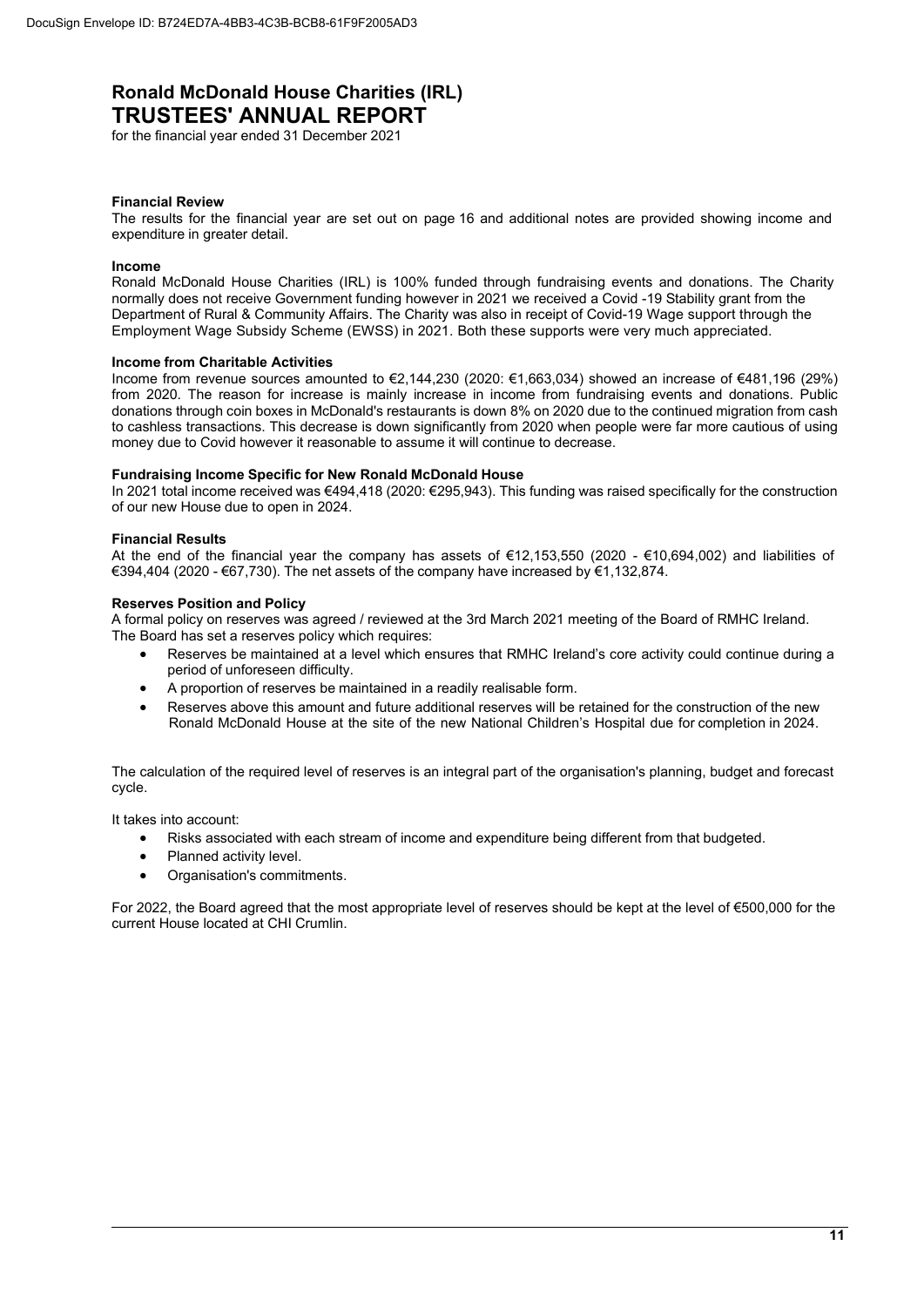for the financial year ended 31 December 2021

#### **Principal Risks and Uncertainties**

The Trustees have ultimate responsibility for ensuring that the Charity has appropriate systems of controls, financial and otherwise. The systems of internal control are designed to provide reasonable, but not absolute, assurance against material misstatement or loss. The Trustees have introduced a formal risk management process to assess business risks and implement risk management strategies. This involves identifying the types of risks the Charity faces, prioritising them in terms of potential impact and likelihood of occurrence, and identifying means of mitigating these risks. Trustees have a formal risk management process to assess all risks and implement risk management strategies and mitigation measures. This involves identifying the types of risks that Ronald McDonald House Charities (IRL) faces and rating them in terms of:

- Potential impact
- Likelihood of occurrence
- Current control in place
- Improvement potential

As risks are identified the Risk Team reviews and ranks those risks. Each risk is recorded on the Risk Register under four risk categories: customer, financial, operational and people. The Register includes the detail of the mitigation measures and plan for improvement where required. The Senior Leadership Team and the Risk & Governance Committee review and update the risk register on a quarterly basis and the Board and other Standing Committees review on an annual basis.

Operational/internal control risks are minimised by the implementation of procedures for authorisation of all transactions and projects and the requirements for budgets covering all activities. Procedures are in place to ensure compliance with health and safety of staff, volunteers, clients and visitors to the centre by ensuring all accreditation is up to date.

#### **Reputational Risk**

In common with many charities, the company's principal risk is reputational damage. Reputation damage could be caused by an event either within or outside the company's control. In order to mitigate this risk the Charity continues to adopt best practices

#### **Economic Risk**

The ongoing challenge of Covid 19 and the long-term impact of the War in Ukraine on increased inflation and food and energy costs pose serious economic risks.

At the date of signing these accounts the long-term impact on the company of these risks is unknown.

RMHC Risk Register reviewed/updated by Board four times a year. Register addresses the following risks:

- Governance
- Compliance
- Operational
- Financial
- Environmental
- Reputational

#### **Future Developments**

The Trustees are not expecting to make any significant changes in the nature of the business in the near future. At the time of approving the financial statements, the company continues to be exposed to the effects of the Covid-19 pandemic which has had a negative effect on its trading activities since the year end and has resulted in a lower than expected level of trading activity since the year end. The war in Ukraine will have an inflationary impact on energy and food costs. In planning its future activities, the Trustees will seek to develop the company's activities whilst managing the effects of the difficult trading period caused the Covid and the war in Ukraine.

#### **Reference and Administrative details**

The organisation is a charitable company with a registered office at Ronald McDonald House Charities (IRL), CHI at Crumlin, Dublin 12. The Charity trades under the name Ronald McDonald House Charities (IRL). The company's registered number is 272275.

The Charity has been granted charitable tax status under Sections 207 and 208 of the Taxes Consolidation Act 1997, Charity No CHY 12553 and is registered with the Charities Regulatory Authority.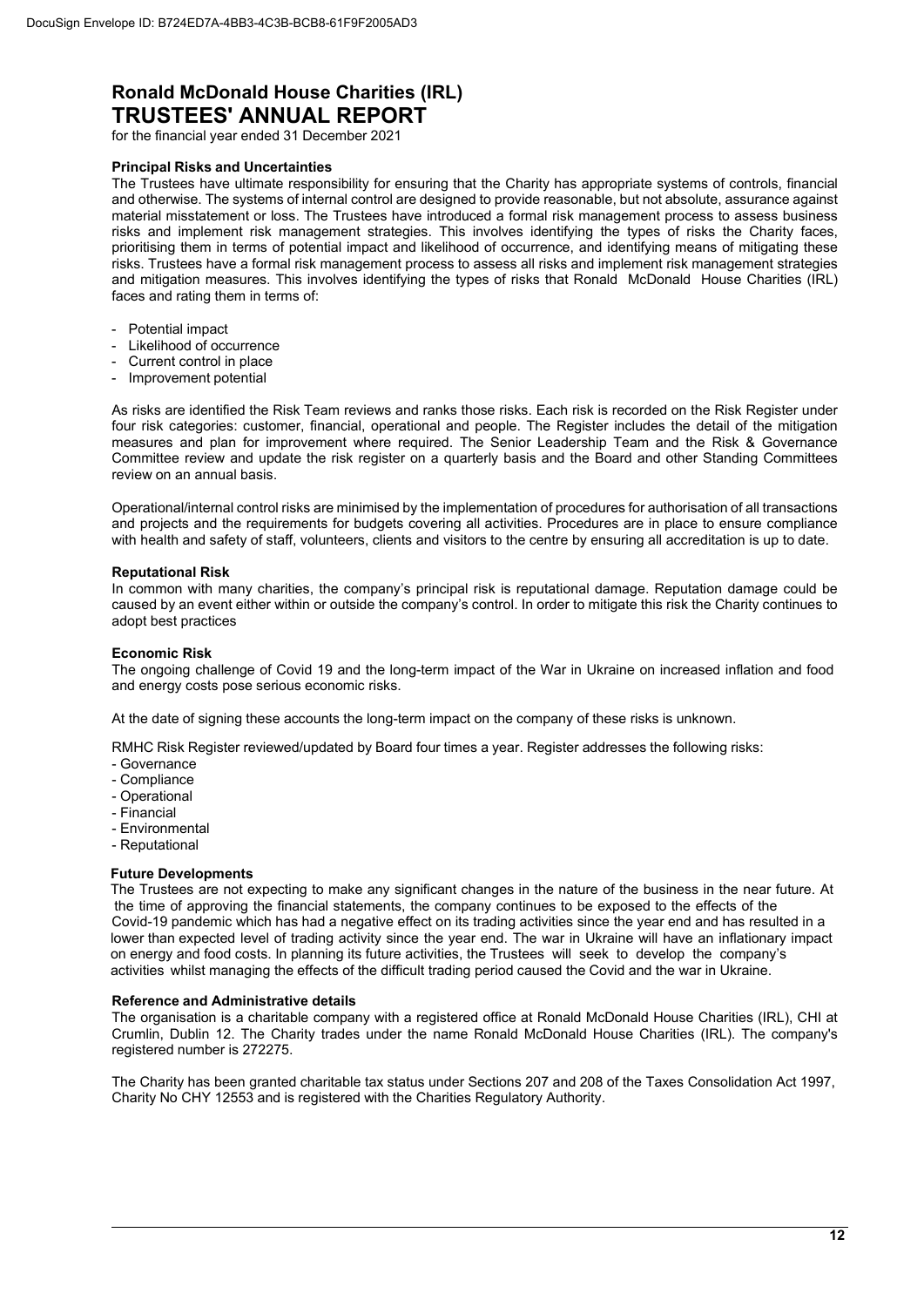for the financial year ended 31 December 2021

#### **Trustees and Secretary**

The trustees who served throughout the financial year, except as noted, were as follows:

Bruce Mitchell / Resigned 03/03/2021

Marian Carroll Alison Cowzer David Bobbett Martin Foy Bernard Byrne Rosie Conneely Carolyn Odgers Diarmuid Geary Sarah Curry / Secretary Jennifer Power

The secretary who served throughout the financial year was Dr.Sarah Curry.

#### **Health and Safety**

Ronald McDonald House Charities Ireland ensures the well-being of its employees, families, volunteers, and all visitors through the strict adherence to health and safety standards. Systems are in place to ensure that employees are aware of and implement the Charity's health and safety requirements. Employees are required to work in a safe manner as mandated by law and best practice

Ronald McDonald House Charities (IRL) has:

- Health & Safety Committee.
- Comprehensive Health & Safety Manual which is reviewed and approved annually.
- Ongoing training which is provided to all staff in safe systems of work.
- Physical workplace we ensure is safe and free from hazards.
- Safety Statement which is reviewed and communicated to all staff on an annual basis.

#### **Vetting**

RMHC IRLl and conducts Garda vetting through CHI, Crumlin where applicable.

#### **Staff Training and Development**

Ronald McDonald House Charities (IRL) is committed to supporting and developing our staff in their careers with the organisation and to enable them to achieve their full potential in providing services to our members. The training and development initiatives we have in place ensure we achieve this as follows:

- Individual training priorities and objectives agreed across the organisation

- Developing and focusing on our core competencies through external and RMHC Global training

#### **Employee Rights and Equal Opportunities**

The Trustees and the Senior Leadership Team of Ronald McDonald House Charities (IRL) strive to be transparent and accountable and to balance the rights and responsibilities of all stakeholders. We understand the importance of active communication and engagement with our employees, underpinned by robust policies and procedures. We prioritise fairness, equity and transparency in all dealings with our employees and our detailed Staff Handbook sets out all our HR Policies and Procedures. We have comprehensive policies covering the following important areas:

Grievance Procedure

- Disciplinary procedure.
- Bullying, Harassment and Sexual Harassment.
- Special Grievance Procedure: Bullying, Harassment and Sexual Harassment.
- Equal Opportunities Policy.

We maximise the contribution of all staff by encouraging our people to develop their potential in a workplace committed to equality, diversity and mutual respect. We respect the right of each individual to dignity in their working life ensuring all will be treated equally and respected for their individuality and diversity.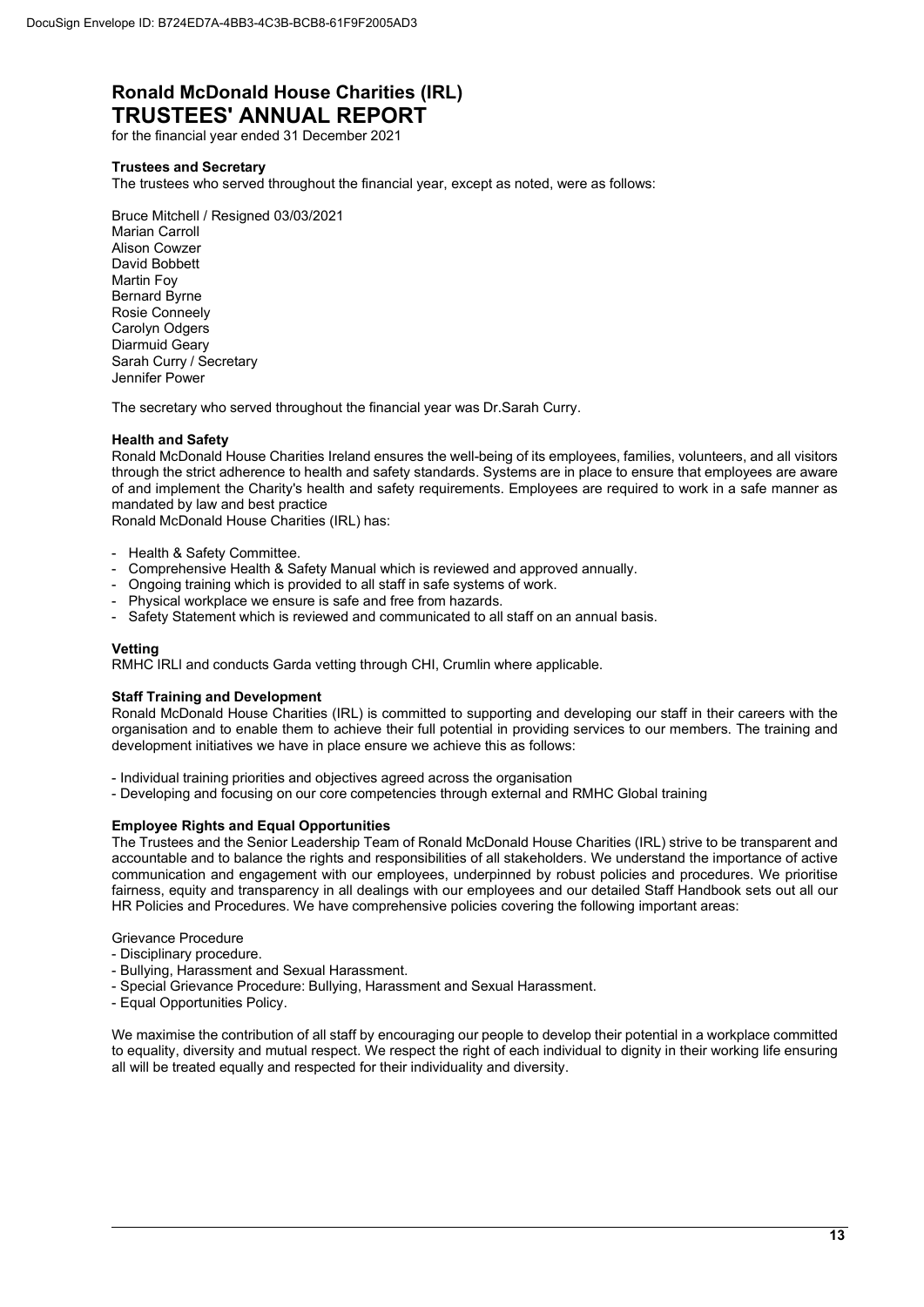for the financial year ended 31 December 2021

#### **Compliance with Sector-Wide Legislation and Standards**

The company engages pro-actively with legislation, standards and codes which are developed for the sector. Ronald McDonald House Charities (IRL) subscribes to and is compliant with the following:

- The Companies Act 2014 The Charities SORP (FRS 102)
- Charities Act 2009
- The Lobbying Act 2015
- CRA Charities Governance Code
- CRA Guidelines for Charitable Organisations on Fundraising from the Public
- Other relevant legislation

#### **Post Balance Sheet Events**

The ongoing challenge of Covid 19 and the long-term impact of the War in Ukraine on increased inflation and food and energy costs will continue to pose serious economic risks

All services have been maintained throughout the pandemic and all recommended protections and procedures have been implemented. The Trustees are confident that the company will continue to be fully operational throughout the pandemic and the challenges we may face as a result of the war in Ukraine and we will continue to provide vital supports to our clients.

There had been no other significant or material subsequent events affecting the company since the year end.

#### **Internal Controls**

The Trustees have ultimate responsibility for ensuring that the charity has the appropriate systems of internal controls in place and to monitor their effectiveness. The systems of internal control are designed to provide reasonable, but not absolute, assurance against material misstatement or loss. They include:

- A four-year Impact Strategic Plan ending December 2025 which guides and underpins all activity.

- Annual Business Plan
- An Annual Budget approved by the Board.
- A Corporate Governance Framework. (as outlined by CRA and RMHC Global)

#### **Political donations**

The charity did not make any political donations during the financial period.

#### **Sustainability and Diversity**

Sustainability principles are embedded into Ronald McDonald House Charities (IRL) and are at the heart of everything we do from our strategy to our policies. Valuing diversity means that we value and respect our employees, our volunteers, our families, our donors and all other stakeholders.

#### **Ronald McDonald House Charities Global**

Ronald McDonald House Charities (IRL) operates under license from RMHC Global, Ronald McDonald House Charities (RMHC), 2915 Jorie Boulevard, Oak Brook, IL 60523. The first Ronald McDonald House was opened in Philadelphia in 1974. There are now 378 Ronald McDonald Houses in 45 countries worldwide

#### **IT Security**

Ronald McDonald House Charities (IRL) has built-in software security which is reviewed bi-annually by our software consultant. Ronald McDonald House Charities (IRL) will continue to stay up to date on all technology including our platform service throughout the year by updating the Microsoft Office 365 account and moving our website to Microsoft Azure (New Microsoft web based hosting service).

#### **Auditors**

The auditors, Hugh McCarthy & Associates, (Chartered Accountants) have indicated their willingness to continue in office in accordance with the provisions of section 383(2) of the Companies Act 2014.

#### **Statement on Relevant Audit Information**

In accordance with section 330 of the Companies Act 2014, so far as each of the persons who are trustees at the time this report is approved are aware, there is no relevant audit information of which the statutory auditors are unaware. The trustees have taken all steps that they ought to have taken to make themselves aware of any relevant audit information and they have established that the statutory auditors are aware of that information.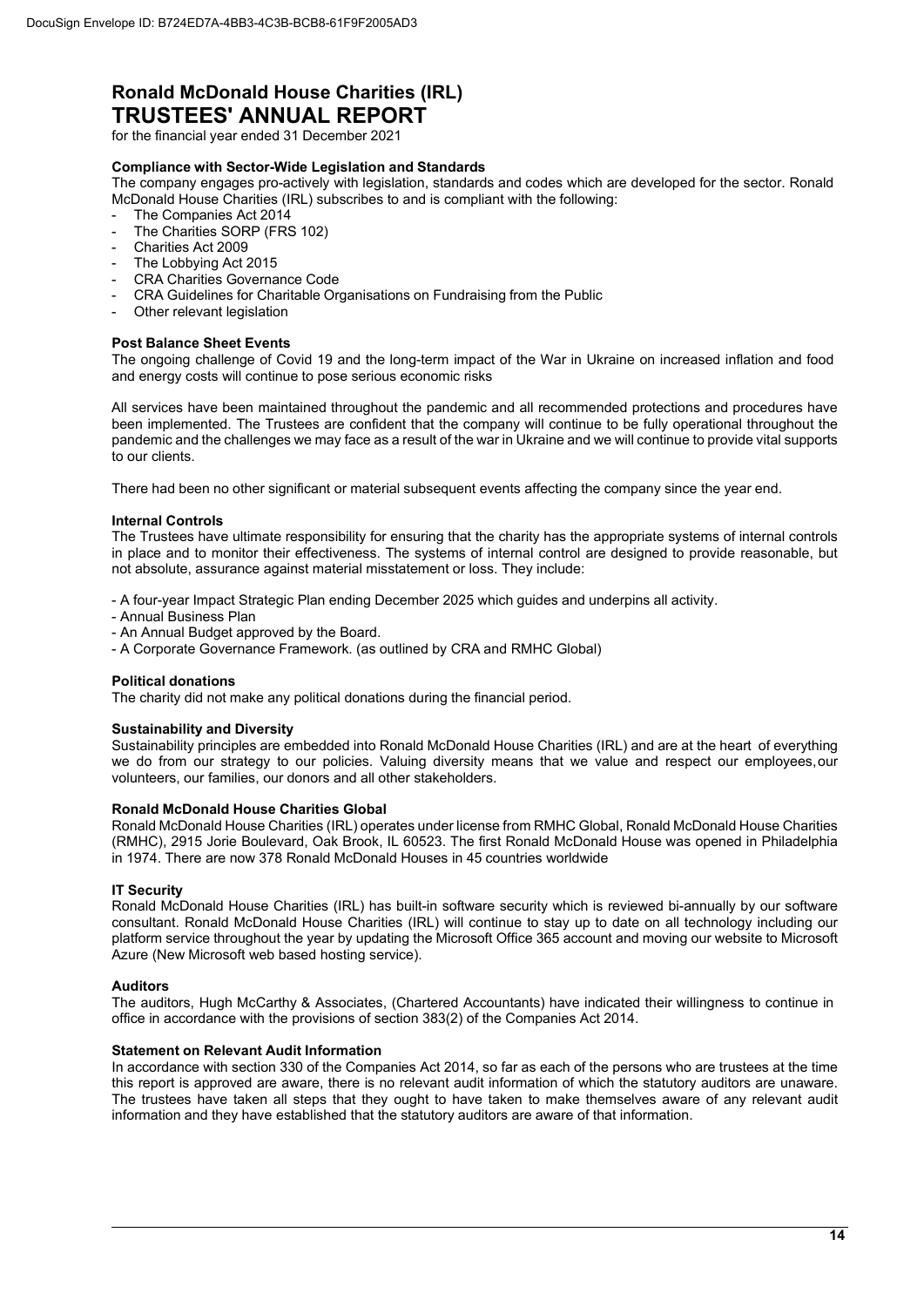for the financial year ended 31 December 2021

#### **Accounting Records**

To ensure that adequate accounting records are kept in accordance with Sections 281 to 285 of the Companies Act 2014,the trustees have established appropriate books to adequately record the transactions of the company. The trustees also ensure that the company retains the source documentation for these transactions. The accounting records are maintained at the company's office at Ronald McDonald House, Our Ladys Hospital for Sick Children, Crumlin, Dublin 12, D12 DY09.

# Approved by the Board of Trustees on 2nd March 2022 and signed on its behalf by:<br>
Decesigned by:

Marian Carroll

Sarah Curru

**Marian Carroll 1**<br> **Marian Carroll 1**<br> **Dr. Sarah Curry Indian Curry Contract Curry Primes in the Urry Primes of Trustee Trustee Trustee**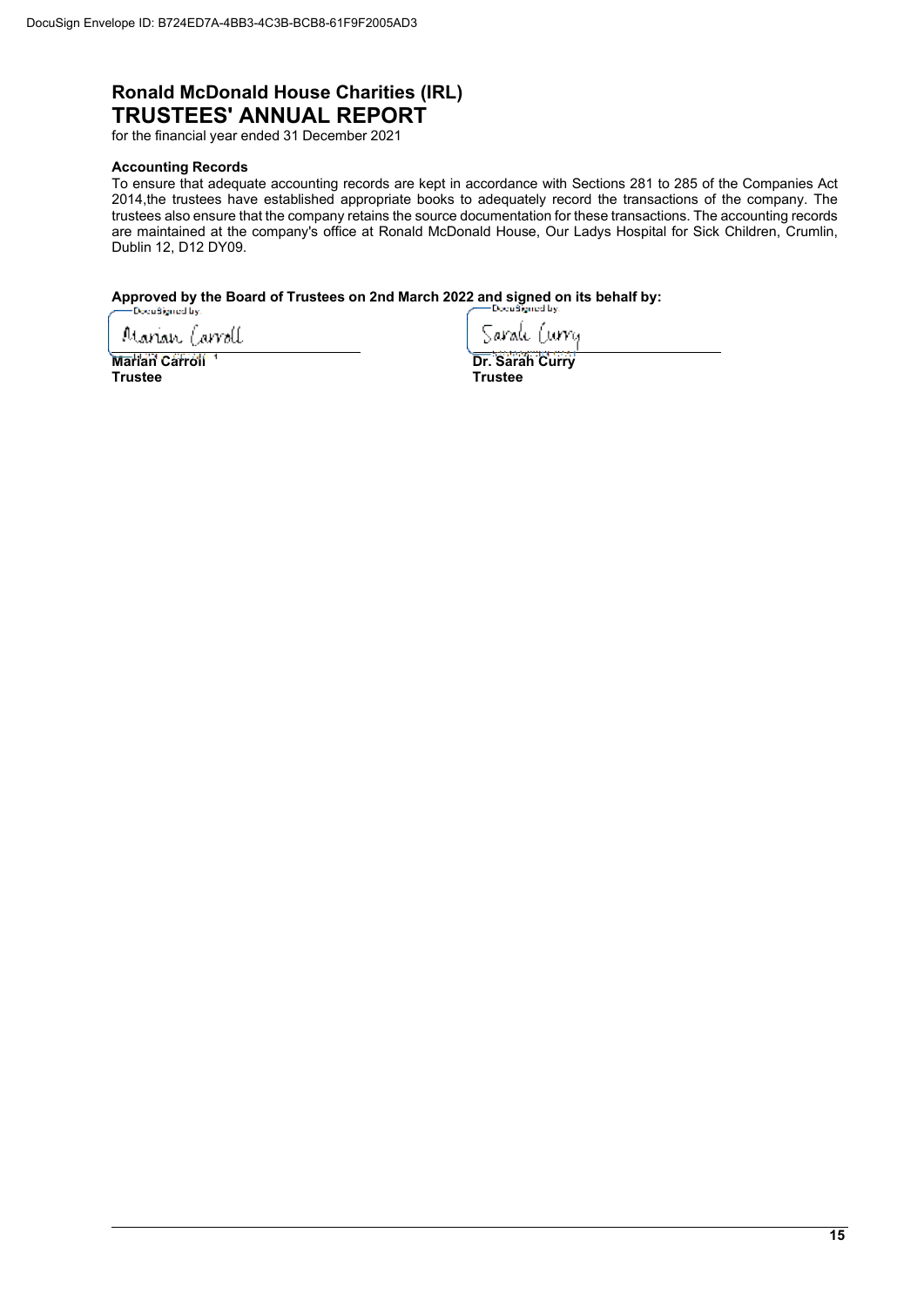### **Ronald McDonald House Charities (IRL) TRUSTEES' RESPONSIBILITIES STATEMENT**

for the financial year ended 31 December 2021

The trustees, who are also trustees of Ronald McDonald House Charities (IRL) for the purposes of company law, are responsible for preparing the financial statements in accordance with applicable Irish law and regulations.

Irish company law requires the trustees as the trustees to prepare financial statements for each financial year. Under the law the trustees have elected to prepare the financial statements in accordance with the Companies Act 2014 and FRS 102 "The Financial Reporting Standard applicable in the UK and Republic of Ireland" issued by the Financial Reporting Council. Under company law, the trustees must not approve the financial statements unless they are satisfied that they give a true and fair view of the assets, liabilities and financial position of the company as at the financial year end date and of the net income or expenditure of the company for the financial year and otherwise comply with the Companies Act 2014.

In preparing these financial statements, the trustees are required to:

- select suitable accounting policies and apply them consistently;
- observe the methods and principles in the Statement of Recommended Practice: Accounting and Reporting by Charities;
- make judgements and estimates that are reasonable and prudent;
- state whether the financial statements have been prepared in accordance with the relevant financial reporting framework, identify those standards, and note the effect and the reasons for any material departure from those standards; and
- prepare the financial statements on the going concern basis unless it is inappropriate to presume that the company will continue in operation.

The trustees confirm that they have complied with the above requirements in preparing the financial statements.

The trustees are responsible for ensuring that the company keeps or causes to be kept adequate accounting records which correctly explain and record the transactions of the company, enable at any time the assets, liabilities, financial position and net income or expenditure of the company to be determined with reasonable accuracy, enable them to ensure that the financial statements and the Trustees' Annual Report comply with Companies Act 2014 and enable the financial statements to be audited. They are also responsible for safeguarding the assets of the company and hence for taking reasonable steps for the prevention and detection of fraud and other irregularities.

#### **Approved by the Board of Trustees on 2nd March 2022 and signed on its behalf by:**

Manan Carroll **Marian Carroll 1**<br> **Trustee Curry Curry Curry Curry Curry Curry Prints of Curry Prints of Curry Prints Curry Prints of Curry Prints of Curry Prints of Curry Prints of Curry Prints of Curry Prints of Curry Prints of Curry Trustee Trustee** 

Sarah Turru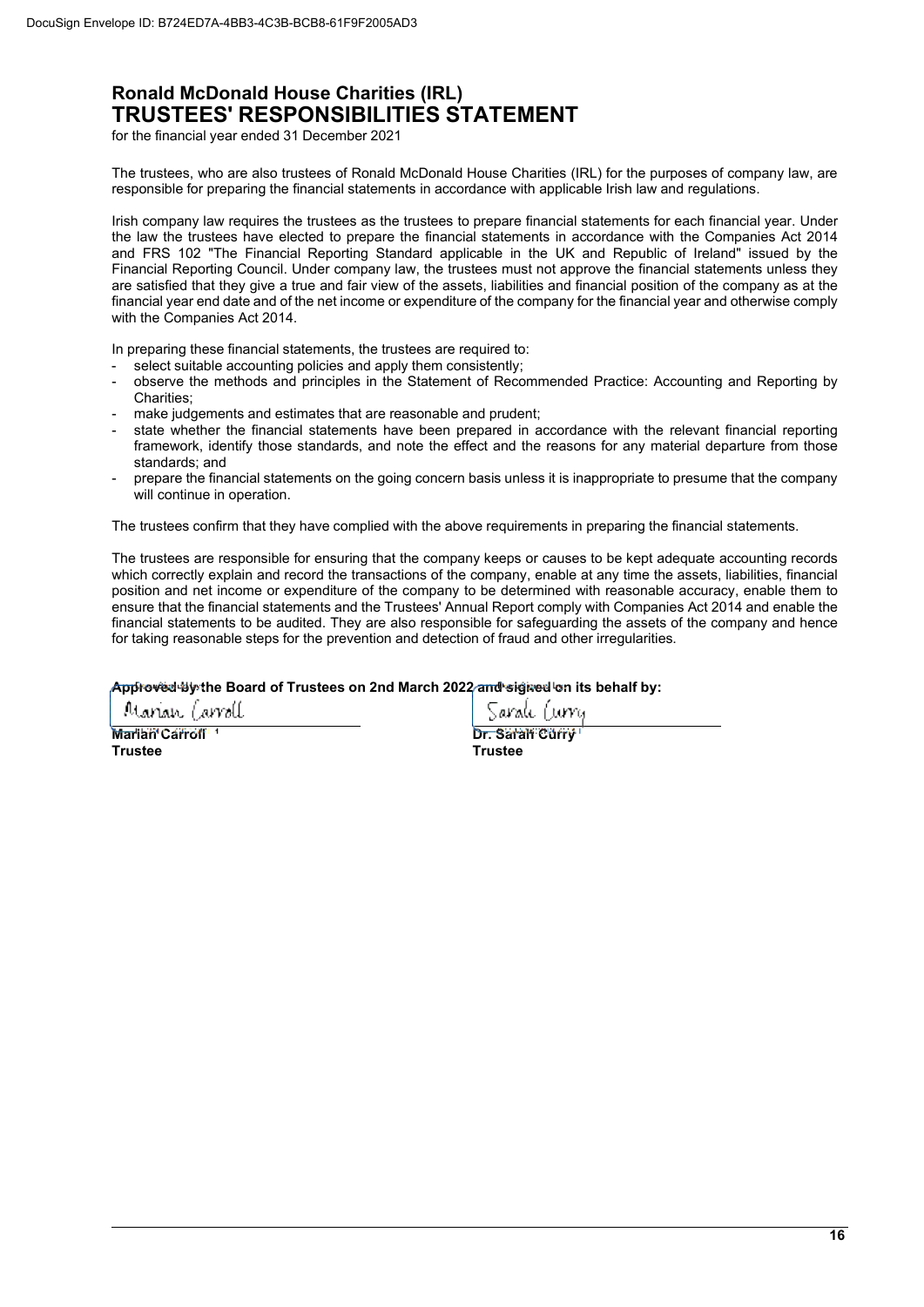### **INDEPENDENT AUDITOR'S REPORT to the Members of Ronald McDonald House Charities (IRL)**

#### **Report on the audit of the financial statements**

#### **Opinion**

We have audited the company financial statements of Ronald McDonald House Charities (IRL) for the financial year ended 31 December 2021 which comprise the Statement of Financial Activities (incorporating an Income and Expenditure Account), the Balance Sheet, the Statement of Cash Flows and the notes to the financial statements, including the summary of significant accounting policies set out in note 2. The financial reporting framework that has been applied in their preparation is Irish law and FRS 102 "The Financial Reporting Standard applicable in the UK and Republic of Ireland" and Accounting and Reporting by Charities: Statement of Recommended Practice applicable to charities preparing their accounts in accordance with FRS 102.

In our opinion the financial statements:

- give a true and fair view of the assets, liabilities and financial position of the company as at 31 December 2021 and of its surplus for the financial year then ended;
- have been properly prepared in accordance with FRS 102 "The Financial Reporting Standard applicable in the UK and Republic of Ireland", as applied in accordance with the provisions of the Companies Act 2014 and having regard to the Charities SORP; and
- have been properly prepared in accordance with the requirements of the Companies Act 2014.

#### **Basis for opinion**

We conducted our audit in accordance with International Standards on Auditing (Ireland) (ISAs (Ireland)) and applicable law. Our responsibilities under those standards are described below in the Auditor's responsibilities for the audit of the financial statements section of our report. We are independent of the company in accordance with ethical requirements that are relevant to our audit of financial statements in Ireland, including the Ethical Standard for Auditors (Ireland) issued by the Irish Auditing and Accounting Supervisory Authority (IAASA), and we have fulfilled our other ethical responsibilities in accordance with these requirements. We believe that the audit evidence we have obtained is sufficient and appropriate to provide a basis for our opinion.

#### **Conclusions relating to going concern**

In auditing the financial statements, we have concluded that the trustees' use of the going concern basis of accounting in the preparation of the financial statements is appropriate.

Based on the work we have performed, we have not identified any material uncertainties relating to events or conditions that, individually or collectively, may cast significant doubt on the company's ability to continue as a going concern for a period of at least twelve months from the date when the financial statements are authorised for issue.

Our responsibilities and the responsibilities of the trustees with respect to going concern are described in the relevant sections of this report.

#### **Other Information**

The trustees are responsible for the other information. The other information comprises the information included in the annual report other than the financial statements and our Auditor's Report thereon. Our opinion on the financial statements does not cover the other information and, except to the extent otherwise explicitly stated in our report, we do not express any form of assurance conclusion thereon.

Our responsibility is to read the other information and, in doing so, consider whether the other information is materially inconsistent with the financial statements or our knowledge obtained in the course of the audit, orotherwise appears to be materially misstated. If we identify such material inconsistencies or apparent material misstatements, we are required to determine whether there is a material misstatement in the financial statements or amaterial misstatement of the other information. If, based on the work we have performed, we conclude that there is a material misstatement of this other information, we are required to report that fact. We have nothing to report in this regard.

#### **Opinions on other matters prescribed by the Companies Act 2014**

In our opinion, based on the work undertaken in the course of the audit, we report that: the information given in the Trustees' Annual Report for the financial year for which the financial statements are prepared is consistent with the financial statements and we have obtained all the information and explanations which, to the best of our knowledge and belief, are necessary for the purposes of our audit.

In our opinion the accounting records of the company were sufficient to permit the financial statements to be readily and properly audited and the financial statements are in agreement with the accounting records.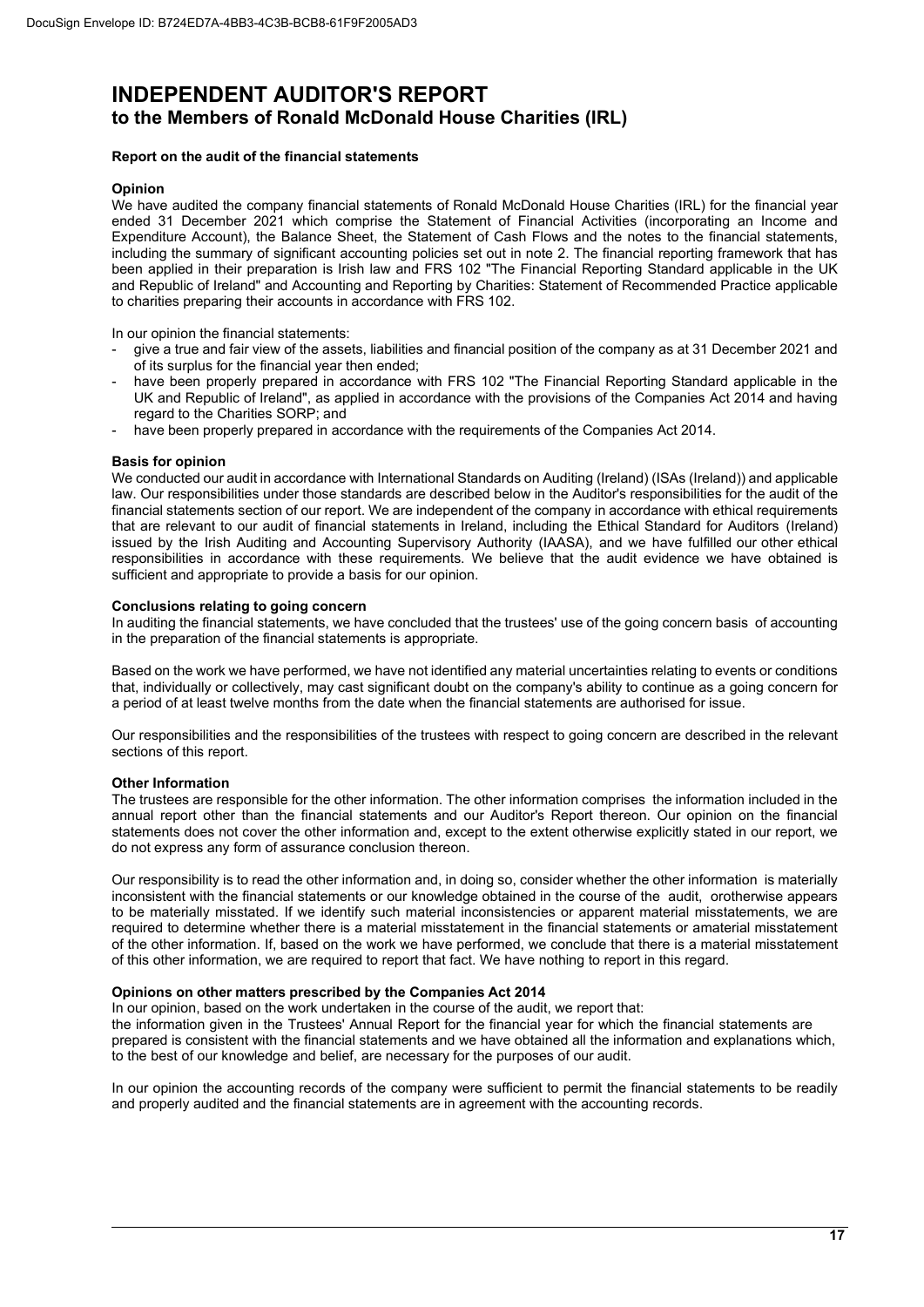## **INDEPENDENT AUDITOR'S REPORT**

### **to the Members of Ronald McDonald House Charities (IRL)**

#### **Matters on which we are required to report by exception**

Based on the knowledge and understanding of the company and its environment obtained in the course of the audit, we have not identified any material misstatements in the Trustees' Annual Report. The Companies Act 2014 requires us to report to you if, in our opinion, the disclosures of trustees' remuneration and transactions required by sections 305 to 312 of the Act are not complied with by the company. We have nothing to report in this regard.

#### **Respective responsibilities**

#### **Responsibilities of trustees for the financial statements**

As explained more fully in the Trustees' Responsibilities Statement set out on page 15, the trustees are responsible for the preparation of the financial statements in accordance with the applicable financial reporting framework that give a true and fair view, and for such internal control as they determine is necessary to enable the preparation of financial statements that are free from material misstatement, whether due to fraud or error.

In preparing the financial statements, the trustees are responsible for assessing the company's ability to continue as a going concern, disclosing, if applicable, matters related to going concern and using the going concern basis of accounting unless management either intends to liquidate the company or to cease operations, or has no realistic alternative but to do so.

#### **Auditor's responsibilities for the audit of the financial statements**

Our objectives are to obtain reasonable assurance about whether the financial statements as a whole are free from material misstatement, whether due to fraud or error, and to issue an Auditor's Report that includes our opinion. Reasonable assurance is a high level of assurance, but is not a guarantee that an audit conducted in accordance with ISAs (Ireland) will always detect a material misstatement when it exists. Misstatements can arise from fraud or error and are considered material if, individually or in aggregate, they could reasonably be expected to influence the economic decisions of users taken on the basis of these financial statements.

#### **Further information regarding the scope of our responsibilities as auditor**

As part of an audit in accordance with ISAs (Ireland), we exercise professional judgement and maintain professional scepticism throughout the audit. We also:

- Identify and assess the risks of material misstatement of the financial statements, whether due to fraud or error, design and perform audit procedures responsive to those risks, and obtain audit evidence that is sufficient and appropriate to provide a basis for our opinion. The risk of not detecting a material misstatement resulting from fraud is higher than for one resulting from error, as fraud may involve collusion, forgery, intentional omissions, misrepresentations, or the override of internal control.
- Obtain an understanding of internal control relevant to the audit in order to design audit procedures that are appropriate in the circumstances, but not for the purpose of expressing an opinion on the effectiveness of the company's internal control.
- Evaluate the appropriateness of accounting policies used and the reasonableness of accounting estimates and related disclosures made by trustees.
- Conclude on the appropriateness of the trustees' use of the going concern basis of accounting and, based on the audit evidence obtained, whether a material uncertainty exists related to events or conditions that may cast significant doubt on the company's ability to continue as a going concern. If we conclude that a material uncertainty exists, we are required to draw attention in our Auditor's Report to the related disclosures in the financial statements or, if such disclosures are inadequate, to modify our opinion. Our conclusions are based on the audit evidence obtained up to the date of our Auditor's Report. However, future events or conditions may cause the company to cease to continue as a going concern.
- Evaluate the overall presentation, structure and content of the financial statements, including the disclosures, and whether the financial statements represent the underlying transactions and events in a manner that achieves fair presentation.

We communicate with those charged with governance regarding, among other matters, the planned scope and timing of the audit and significant audit findings, including any significant deficiencies in internal control that we identify during our audit.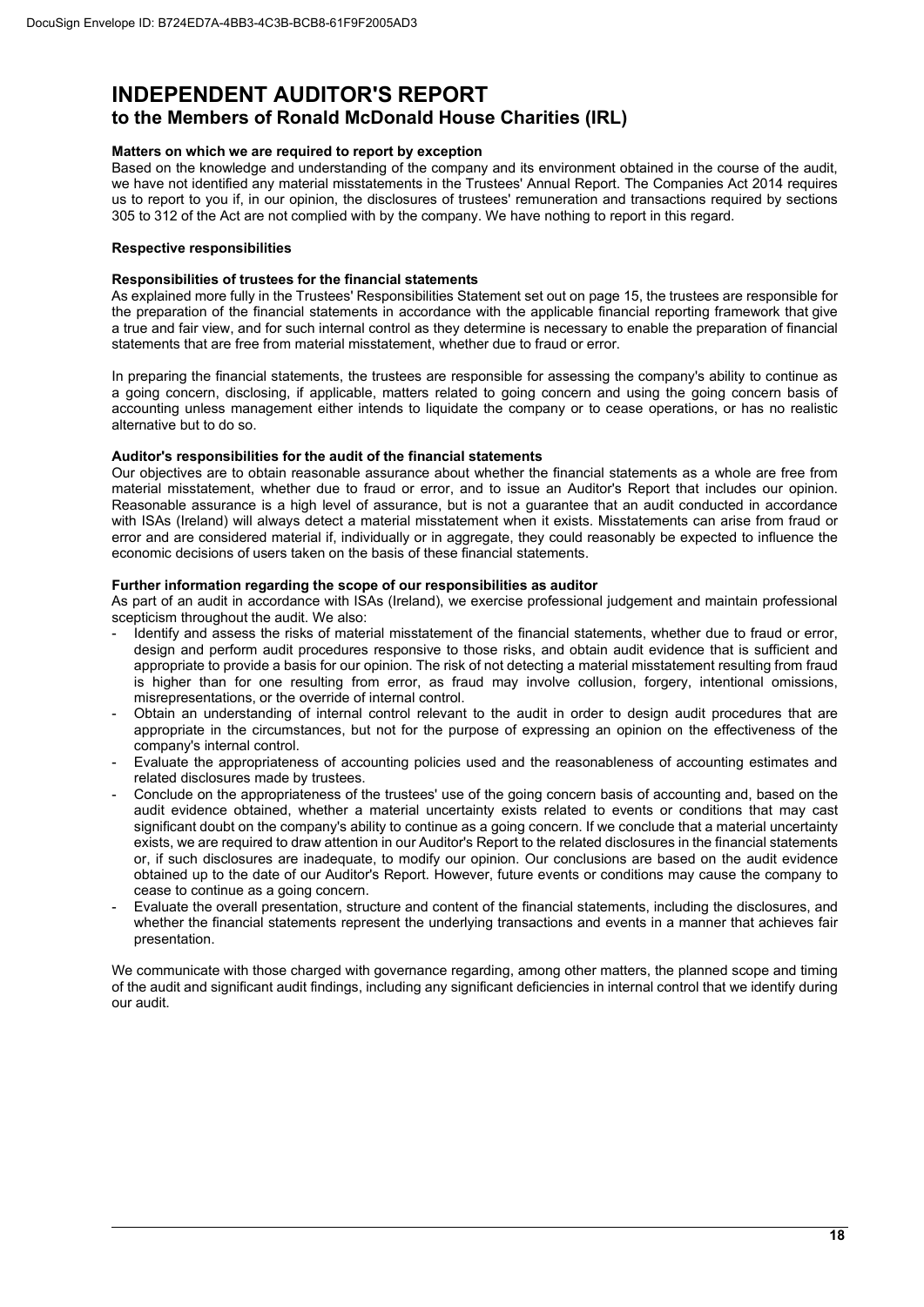### **INDEPENDENT AUDITOR'S REPORT to the Members of Ronald McDonald House Charities (IRL)**

### **The purpose of our audit work and to whom we owe our responsibilities**

Our report is made solely to the company's members, as a body, in accordance with Section 391 of the Companies Act 2014. Our audit work has been undertaken so that we might state to the company's members those matters we are required to state to them in an Auditor's Report and for no other purpose. To the fullest extent permitted by law, we do not accept or assume any responsibility to anyone other than the company and the company's members, as a body, for our audit work, for this report, or for the opinions we have formed.

DocuSigned by: *Garrett MeCartley* 

**Garrett McCarthy for and on behalf of HUGH MCCARTHY & ASSOCIATES**  Chartered Accountants and Statutory Audit Firm 1st & 2nd Floor, The Mill Greenmount Industrial Estate Harolds Cross Dublin 12 Ireland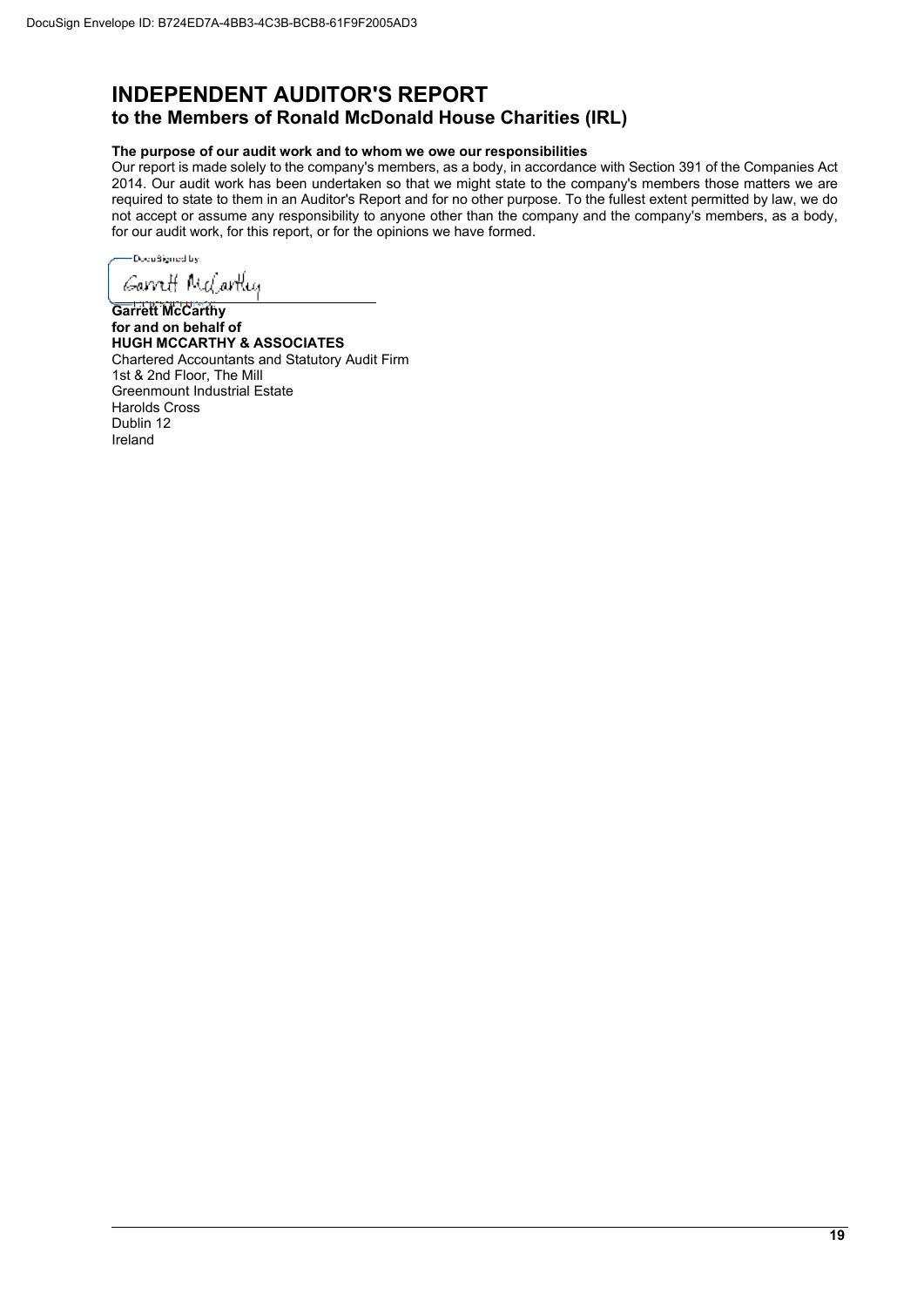### **Ronald McDonald House Charities (IRL) STATEMENT OF FINANCIAL ACTIVITIES**

**(Incorporating an Income and Expenditure Account)**  for the financial year ended 31 December 2021

|                                                                              |              | <b>Unrestricted</b><br><b>Funds</b> |            | <b>Total Unrestricted</b><br>Funds | Total      |
|------------------------------------------------------------------------------|--------------|-------------------------------------|------------|------------------------------------|------------|
|                                                                              |              | 2021                                | 2021       | 2020                               | 2020       |
| <b>Income</b>                                                                | <b>Notes</b> | €                                   | €          | €                                  | €          |
| Donations and legacies<br>Charitable activities                              | 4.1          | 494,418                             | 494,418    | 295,943                            | 295,943    |
| Income from charitable activities                                            | 4.2          | 1,546,023                           | 1,546,023  | 1,178,145                          | 1,178,145  |
| Other trading activities                                                     | 4.3          | 100,000                             | 100,000    | 176,663                            | 176,663    |
| Other income                                                                 | 4.4          | 147,389                             | 147,389    | 12,283                             | 12,283     |
| <b>Total income</b>                                                          |              | 2,287,830                           | 2,287,830  | 1,663,034                          | 1,663,034  |
| <b>Expenditure</b>                                                           |              |                                     |            |                                    |            |
| Charitable activities                                                        | 5.1          | 1,135,258                           | 1,135,258  | 757,547                            | 757,547    |
| Net income/(expenditure)                                                     |              | 1,152,572                           | 1,152,572  | 905,487                            | 905,487    |
| Transfers between funds                                                      |              |                                     |            |                                    |            |
| Net movement in funds for the financial year                                 |              | 1,152,572                           | 1,152,572  | 905,487                            | 905,487    |
| <b>Reconciliation of funds</b><br>Balances brought forward at 1 January 2021 |              | 15 10,626,272                       | 10,626,272 | 9,720,785                          | 9,720,785  |
| <b>Balances carried forward at 31 December 2021</b>                          |              | 11,778,844                          | 11,778,844 | 10,626,272                         | 10,626,272 |
|                                                                              |              |                                     |            |                                    |            |

The Statement of Financial Activities includes all gains and losses recognised in the financial year. All income and expenditure relate to continuing activities.

**Approved by the Board of Trustees on 2nd March 2022 and signed on its behalf by:** 

Marian Carroll n as **CONTRACT** 

**Marian Carroll Dr. Sarah Curry Trustee Trustee** 

Saralı Curry .<br>Балаавести сал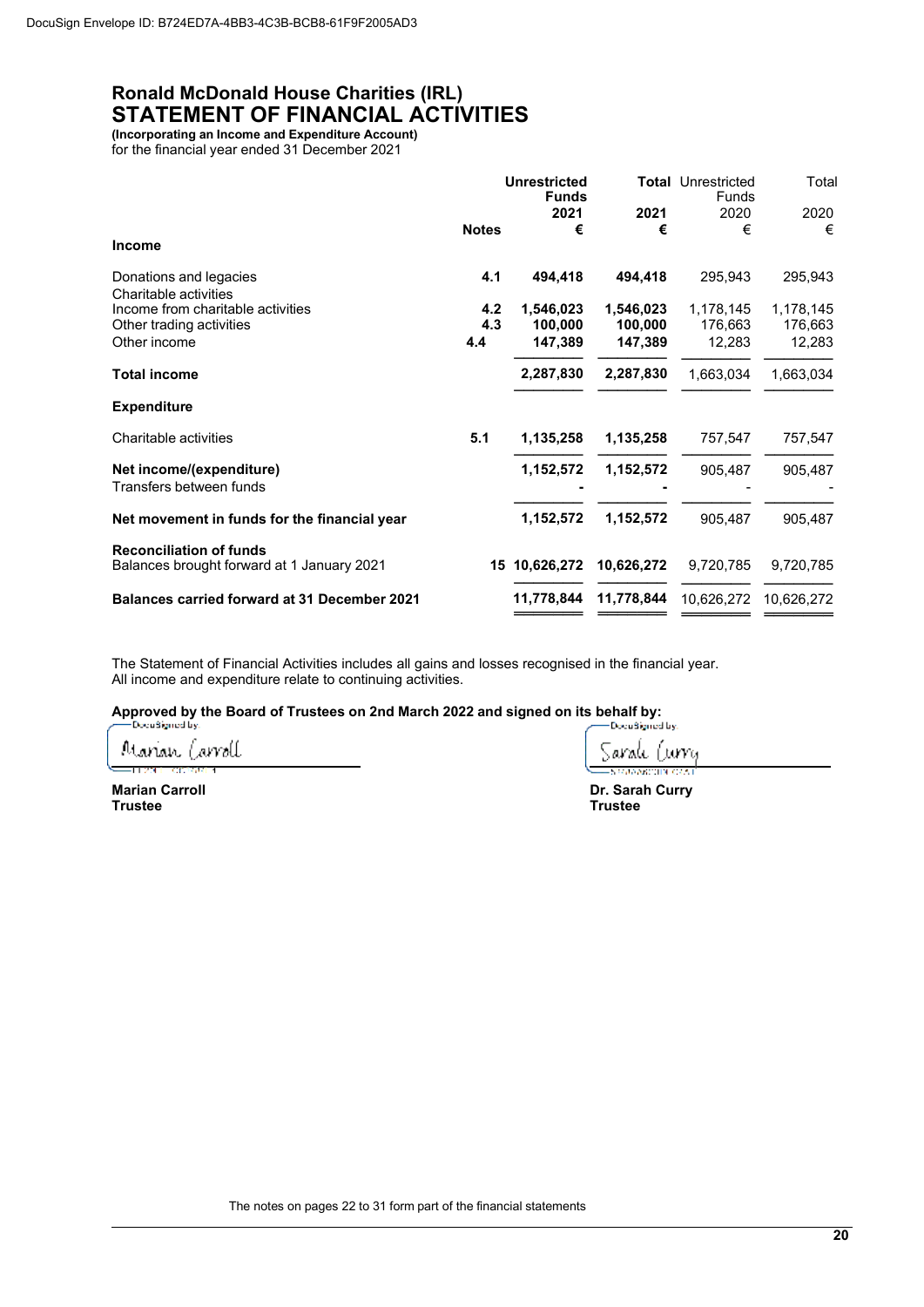### **Ronald McDonald House Charities (IRL) BALANCE SHEET**

as at 31 December 2021

|                                                |              | 2021       | 2020       |
|------------------------------------------------|--------------|------------|------------|
| <b>Fixed Assets</b>                            | <b>Notes</b> | €          | €          |
| Tangible assets                                | 9            | 1,315,768  | 1,014,589  |
| <b>Current Assets</b>                          |              |            |            |
| <b>Stocks</b>                                  | 10           | 42,661     | 19,698     |
| <b>Debtors</b>                                 | 11           | 350,162    | 274,336    |
| Cash at bank and in hand                       |              | 10,444,959 | 9,385,379  |
|                                                |              | 10,837,782 | 9,679,413  |
| Creditors: Amounts falling due within one year | 12           | (394, 404) | (67, 730)  |
| <b>Net Current Assets</b>                      |              | 10,443,378 | 9,611,683  |
| <b>Total Assets less Current Liabilities</b>   |              | 11,759,146 | 10,626,272 |
| <b>Funds</b>                                   |              |            |            |
| Unrestricted designated funds                  |              | 2,598,718  | 2,104,300  |
| General fund (unrestricted)                    |              | 9,160,428  | 8,521,972  |
| <b>Total funds</b>                             | 15           | 11,759,146 | 10,626,272 |
|                                                |              |            |            |

Approved by the Board of Trustees on 2nd March 2022 and signed on its behalf by:<br>
Decutionally.

Marian Carroll

Sarak Curry **Marian Carroll 1**<br> **Marian Carroll 1**<br> **Dr. Sarah Curry 1999** 

**Trustee Trustee** 

The notes on pages 22 to 31 form part of the financial statements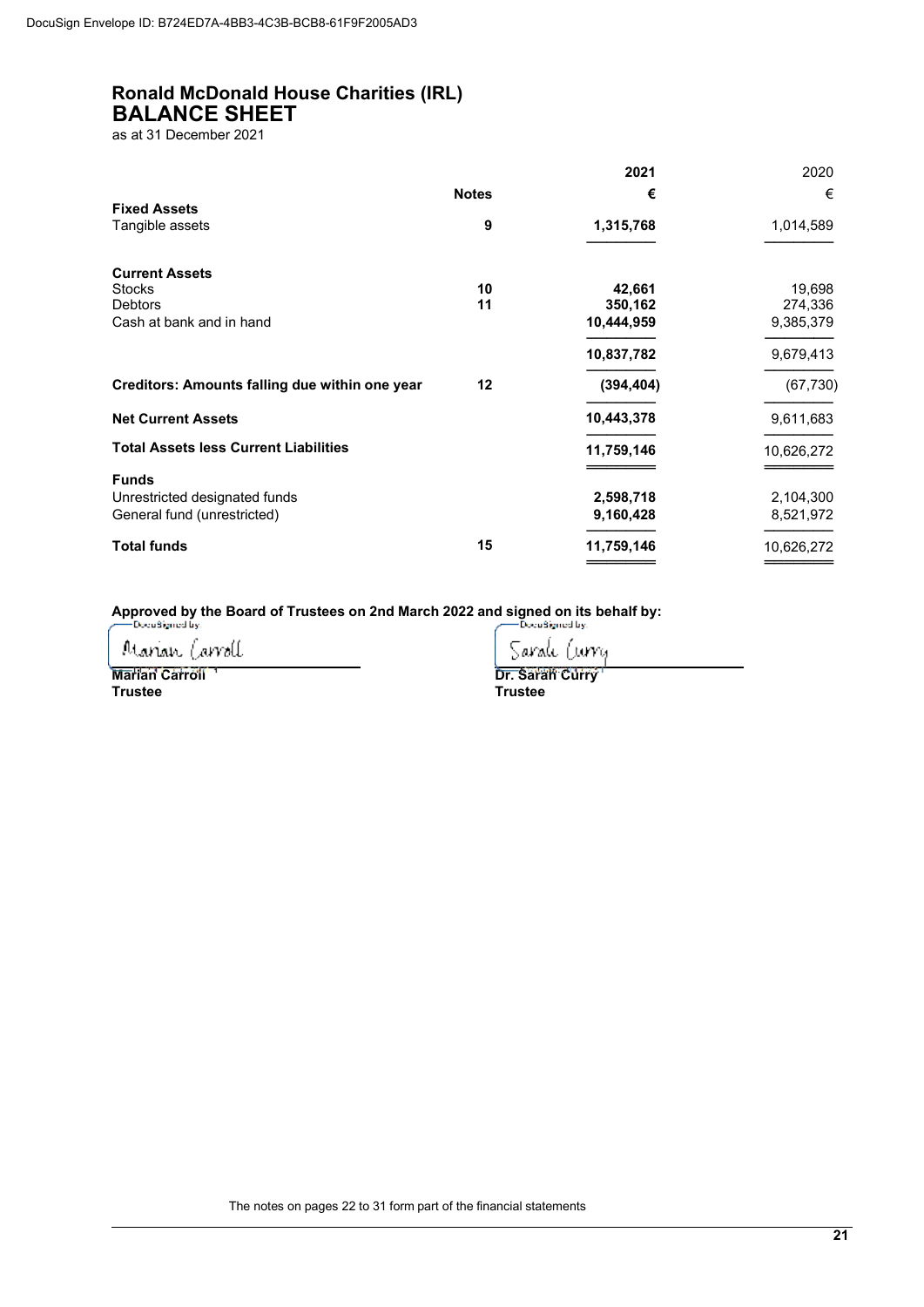### **Ronald McDonald House Charities (IRL) STATEMENT OF CASH FLOWS**

for the financial year ended 31 December 2021

|                                               |              | 2021       | 2020      |
|-----------------------------------------------|--------------|------------|-----------|
|                                               | <b>Notes</b> | €          | €         |
| Cash flows from operating activities          |              |            |           |
| Net movement in funds                         |              | 1,132,874  | 905,487   |
| Adjustments for:                              |              |            |           |
| Depreciation                                  |              | 110,057    | 105,784   |
| Interest receivable and similar income        |              | (2,889)    | (11, 733) |
|                                               |              | 1,240,042  | 999,538   |
| Movements in working capital:                 |              |            |           |
| Movement in stocks                            |              | (22, 963)  | (19, 698) |
| Movement in debtors                           |              | (75, 826)  | 49,726    |
| Movement in creditors                         |              | 326,674    | 13,955    |
| Cash generated from operations                |              | 1,467,927  | 1,043,521 |
| Cash flows from investing activities          |              |            |           |
| Interest received                             |              | 2,889      | 11,733    |
| Payments to acquire tangible assets           |              | (411, 236) | (5,313)   |
| Net cash generated from investment activities |              | (408, 347) | 6,420     |
| Net increase in cash and cash equivalents     |              | 1,059,580  | 1,049,941 |
| Cash and cash equivalents at 1 January 2021   |              | 9,385,379  | 8,335,438 |
|                                               |              |            |           |
| Cash and cash equivalents at 31 December 2021 | 19           | 10,444,959 | 9,385,379 |
|                                               |              |            |           |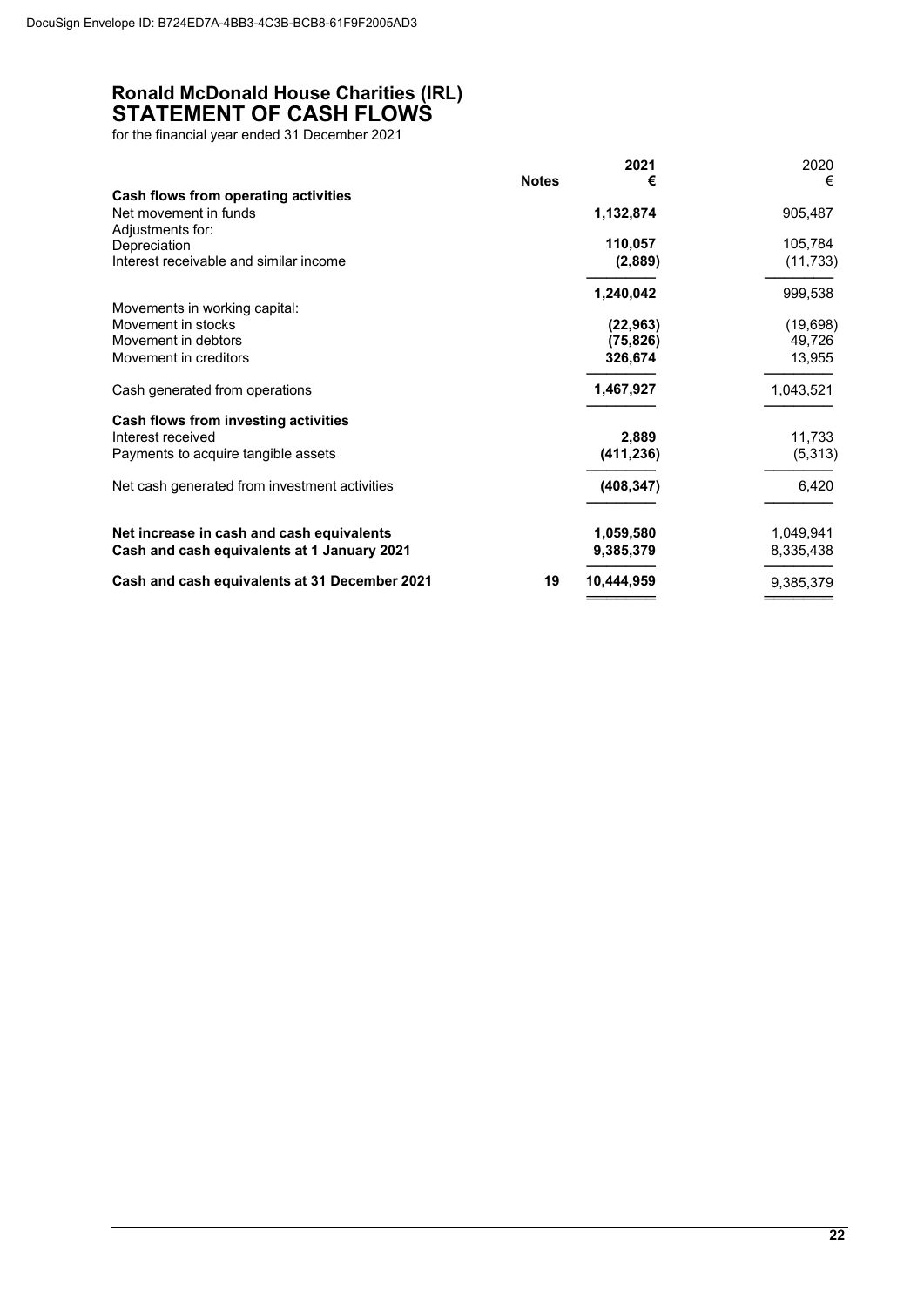continued

for the financial year ended 31 December 2021

#### **1. GENERAL INFORMATION**

Ronald McDonald House Charities (IRL) is a company limited by guarantee incorporated in the Republic of Ireland. The registered office of the company is Ronald McDonald House, Our Lady's Hospital for Sick Children, Crumlin, Dublin 12, D12 DY09 which is also the principal place of business of the company The financial statements have been presented in Euro  $(\epsilon)$  which is also the functional currency of the company.

#### **2. SUMMARY OF SIGNIFICANT ACCOUNTING POLICIES**

The following accounting policies have been applied consistently in dealing with items which are considered material in relation to the charity's financial statements.

#### **Basis of preparation**

The financial statements have been prepared on the going concern basis under the historical cost convention. The financial statements have been prepared in accordance with the Statement of Recommended Practice (SORP) "Accounting and Reporting by Charities accounting standard issued by the Financial Reporting Council including FRS102 "The Financial Reporting Standard applicable in the UK and Ireland" as modified by the statement of Recommended Practice Accountancy and Reporting by Charities effective 1 Jan 2019.

The company has applied the Charities SORP on a voluntary basis as its application is not a requirement of the current regulations for charities registered in the Republic of Ireland, however it is considered best practice.

As permitted by the Companies Act 2014, the company has varied the standard formats in that act for the Statement of Financial Activities and the Balance Sheet. Departures from the standard formats, as outlined in the Companies Act 2014, are to comply with the requirements of the Charities SORP and are in compliance with section 4.7, 10.6 and 15.2 of that SORP.

#### **Fund accounting**

The following are the categorises of funds maintained:

#### **Unrestricted funds**

Unrestricted funds consist of General and Designated funds.

- General funds represent amounts which are expendable at the discretion of the board, in furtherance of the objectives of the company.

- Designated funds comprise unrestricted funds that the board has, at its discretion, set aside for particular purposes. These designations have an administrative purpose only, and do not legally restrict the board's discretion to apply the fund.

#### **Income**

Income is recognised by inclusion in the Statement of Financial Activities only when the company is legally entitled to the income, the amounts involved can be measured with sufficient reliability and it is probable that the income will be received by the company.

#### **Income from Donated Services & Support Cost**

Donated services or facilities are recognised when the charity has control over the item, any conditions associated with the donated item have been met and the receipt of economic benefit from the use by the charity of the item is probable and can be measured reliably. McDonald's Restaurants of Ireland Ltd fundraising Support costs of €22,449. Other fundraising support costs €1,828 for services and facilities and Other Donated Services for house running costs of €15,934 are measured and included in the financial statements on the basis of the value of the gift to the charity. A corresponding amount of €40,211 is then recognised in expenditure in the period of receipt.

#### **Income from charitable activities**

Income from charitable activities include income earned from fundraising and charity run events, small merchandise sales and donated money. Where income is received in advance, its recognition is deferred and included in creditors. Where entitlement occurs before income is received, it is accrued in debtors.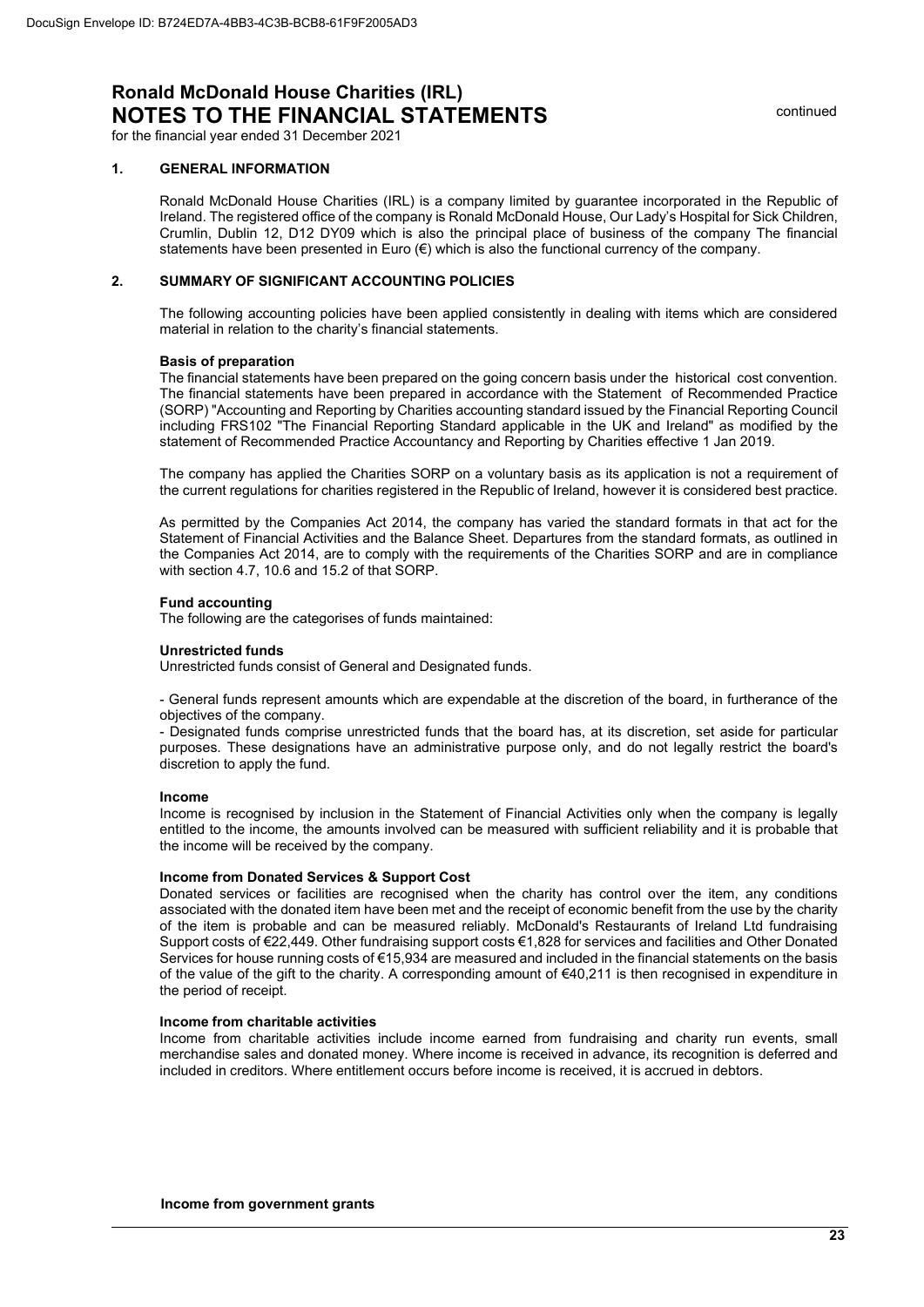continued

for the financial year ended 31 December 2021

Income from government and other grants, whether 'capital' or 'revenue grants, is recognised when the charity has entitlement to the funds, any performance conditions attached to the grants have been met, it is probable that the income will be received and the amount can be measured reliably. Grants, where entitlement is not conditional on the delivery of a specific performance by the charity is recognised within income from donations and legacies. Grants, where related to performance and specific deliverables, are accounted for as the charity earns the right to consideration by its performance and included within income from charitable activities.

#### **Expenditure**

Expenditure is recognised on an accruals basis as a liability is incurred. Expenditure includes any VAT which cannot be fully recovered, and is reported as part of the expenditure to which it relates:

-Costs of raising funds comprise the costs associated with attracting voluntary income, investment management costs and the costs of trading for fundraising purposes.

-Charitable expenditure comprises those costs incurred by the charity in the delivery of its activities and services for its families. It includes both costs that can be allocated directly to such activities and those costs of an indirect nature necessary to support them.

-Governance costs include those costs associated with meeting the constitutional and statutory requirements of the charity and include the audit fees, costs of legal advice for trustees and costs linked to the strategic management of the charity including the cost of trustee meetings.

-All costs are allocated between the expenditure categories of the Statement of Financial Activities on a basis designed to reflect the use of the resource. Costs relating to a particular activity are allocated directly, others are apportioned on an appropriate basis e.g. floor areas, per capita or estimated usage

#### **Employee Benefits**

The company provides a range of benefits to employees, paid holiday arrangements and defined contribution pension plans.

#### (i) Short term benefits

Short term benefits, including holiday pay and other non-monetary benefits, are recognised as an expense in the period in which the service is received.

#### *(ii) Defined contribution pension plans*

The Company operates a defined contribution plan. A defined contribution plan is a pension plan under which the company pays fixed contributions into a separate fund. Under defined contribution plans, the company has no legal or constructive obligations to pay further contributions if the fund does not hold sufficient assets to pay all employees the benefits relating to employee service in the current and prior periods.

For defined contribution plans, the company pays contributions to privately administered pension plans on a contractual or voluntary basis. The company has no further payment obligations once the contributions have been paid. The contributions are recognised as employee benefit expense when they are due. Prepaid contributions are recognised as an asset to the extent that a cash refund or a reduction in the future payments is available.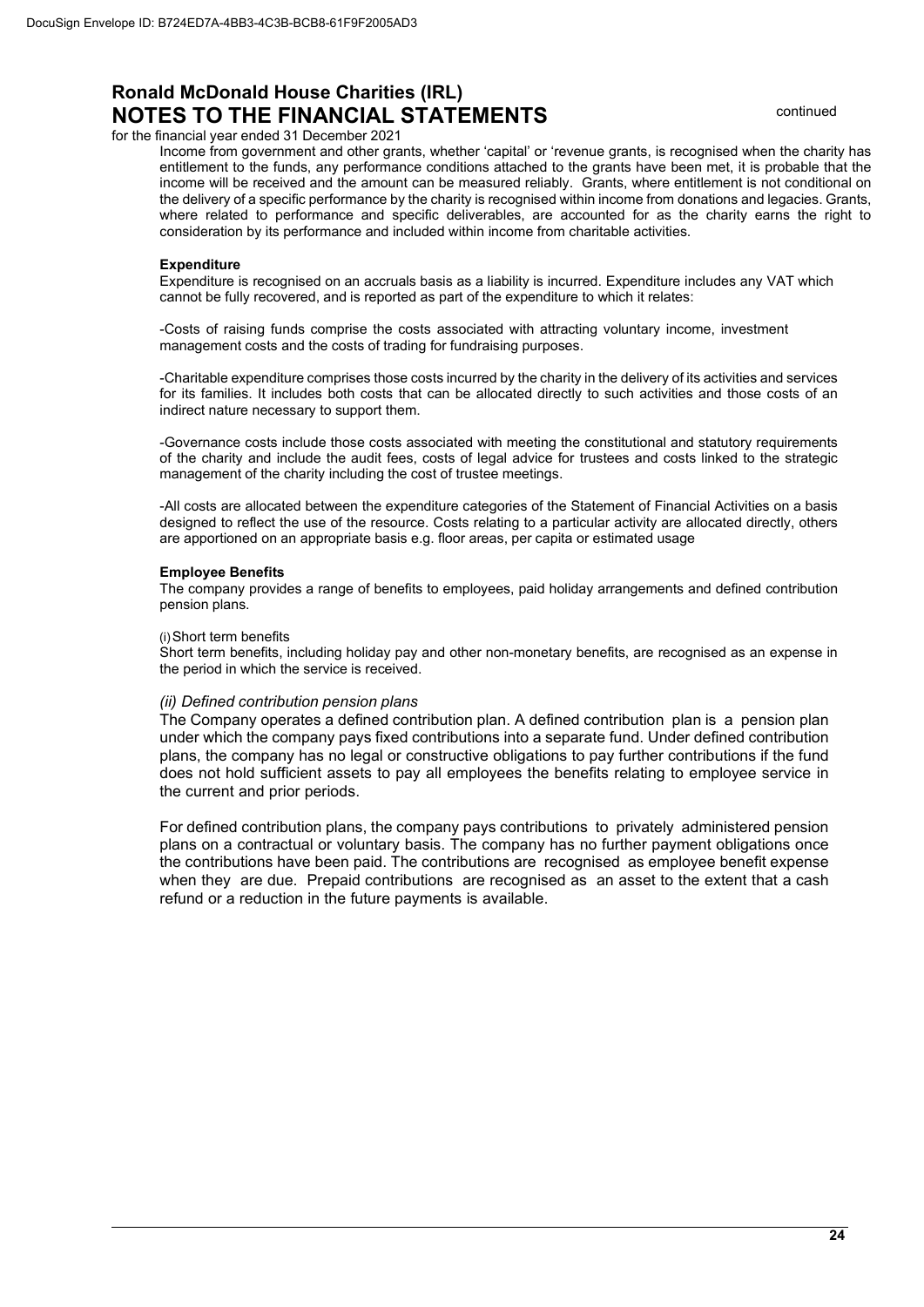continued

for the financial year ended 31 December 2021

#### **Tangible fixed assets and depreciation**

Tangible fixed assets are recorded at historical cost or deemed cost, less accumulated depreciation (and impairment losses if applicable). Cost includes prime cost, overheads and interest incurred in financing the construction of tangible fixed assets. Capitalisation of interest ceases when the asset is brought into use.

Freehold premises are stated at cost less accumulated depreciation.

Depreciation is provided on property, plant & equipment, on a straight-line basis, so as to write off their cost less residual amounts over their estimated useful economic lives.

The estimated useful economic lives assigned to property; plant & equipment are as follows:

| Buildings freehold               | 2.5%/ 5.55% Straight line       |
|----------------------------------|---------------------------------|
| Fixtures, fittings and equipment | 12.5% / 20% / 25% Straight line |

The company's policy is to review the remaining useful economic lives and residual values of property, plant and equipment on an on-going basis and to adjust the depreciation charge to reflect the remaining estimated useful economic life and residual value.

Fully depreciated property, plant & equipment are retained in the cost of property, plant & equipment and related accumulated depreciation until they are removed from service. In the case of disposals, assets and related depreciation are removed from the financial statements and the net amount, less proceeds from disposal, is charged or credited to the SOFA

Assets carried at cost are also reviewed for impairment whenever events or changes in circumstances indicate the carrying amount may not be recoverable. An impairment loss is recognised for the amount by which the assets carrying amount exceeds its recoverable amount.

#### **Stocks**

Stocks are stated at the lower of cost and net realisable value, after making due allowance for obsolete and slow moving items. Cost includes all costs incurred in the normal course of business in bringing them to their present location and condition. Inventories comprise fundraising materials. It is not considered practicable to value inventories of unsold donated goods at the year end.

#### **Debtors**

Trade and other debtors are recognised initially at transaction price (including transaction costs) unless a financing arrangement exists in which case they are measured at the present value of future receipts discounted at a market rate. Subsequently these are measured at amortised cost less any provision for impairment. A provision for impairment of trade receivables is established when there is objective evidence that the company will not be able to collect all amounts due according to the original terms of receivables. The amount of the provision is the difference between the asset's carrying amount and the present value of estimated future cash flows, discounted at the effective interest rate. All movements in the level of provision required are recognised in the statement of financial activity.

#### **Creditors**

Trade and other creditors are classified as current liabilities if payment is due within one year or less. If not, they are presented as non-current liabilities. Trade payables are recognised initially at the transaction price and subsequently measured at amortised cost using the effective interest method.

#### **Cash at bank and in hand**

Cash at bank and in hand comprises cash on deposit at banks requiring less than three months' notice of withdrawal.

#### **Taxation**

No charge to current or deferred taxation arises as the charity has been granted charitable status under Sections 207 and 208 of the Taxes Consolidation Act 1997, Charity No CHY 20037000. The charity is eligible under the "Scheme of Tax Relief for Donations to Eligible Charities and Approved Bodies under Section 848A Taxes Consolidation Act, 1997" therefore income tax refunds arising from sponsorships exceeding €250 per annum are included in unrestricted funds. Irrecoverable value added tax is expended as incurred.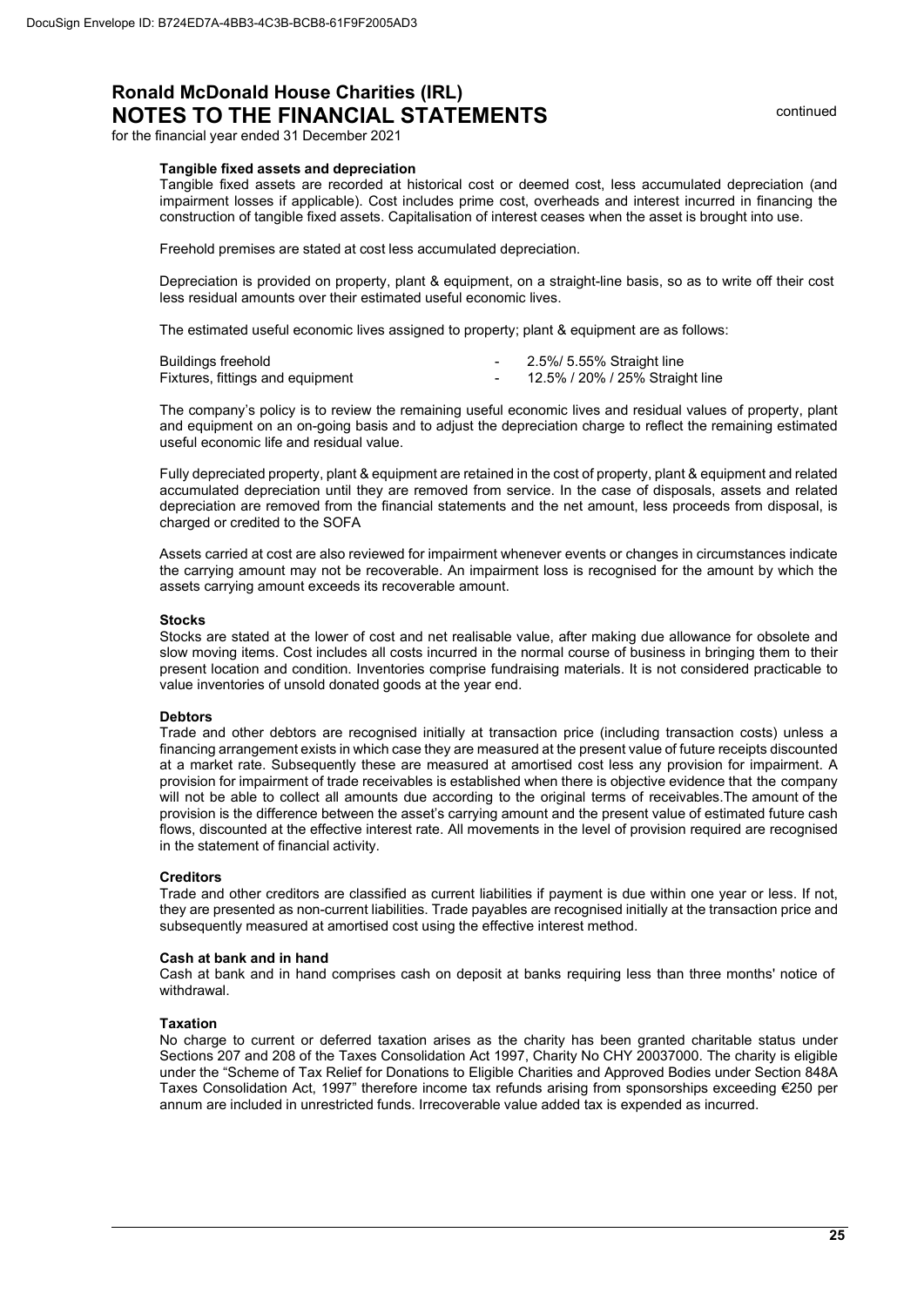for the financial year ended 31 December 2021

#### **3. SIGNIFICANT ACCOUNTING JUDGEMENTS AND KEY SOURCES OF ESTIMATION UNCERTAINTY**

The preparation of these financial statements requires management to make judgements, estimates and assumptions that affect the application of policies and reported amounts of assets and liabilities, income and expenses.

Judgements and estimates are continually evaluated and are based on historical experiences and other factors, including expectations of future events that are believed to be reasonable under the circumstances.

The company makes estimates and assumptions concerning the future. The resulting accounting estimates will, by definition, seldom equal the related actual results. The estimates and assumptions that have a significant risk of causing a material adjustment to the carrying amounts of assets and liabilities within the next financial year are discussed below.

(a) Establishing useful economic lives for depreciation purposes of property, plant and equipment

Long-lived assets, consisting primarily of property, plant and equipment, comprise a significant portion of the total assets. The annual depreciation charge depends primarily on the estimated useful economic lives of each type of asset and estimates of residual values. The Trustees regularly review these asset useful economic lives and change them as necessary to reflect current thinking on remaining lives in light of prospective economic utilisation and physical condition of the assets concerned. Changes in asset useful lives can have a significant impact on depreciation and amortisation charges for the period. Detail of the useful economic lives is included in the accounting policies.

#### (b) Providing for doubtful debts

The company makes an estimate of the recoverable value of trade and other debtors. The company uses estimates based on historical experience in determining the level of debts, which the company believes, will not be collected. These estimates include such factors as the current credit rating of the debtor, the ageing profile of debtors and historical experience. Any significant reduction in the level of customers that default on payments or other significant improvements that resulted in a reduction in the level of bad debt provision would have a positive impact on the operating results. The level of provision required is reviewed on an on-going basis.

#### **4. INCOME**

| 4.1 | <b>DONATIONS AND LEGACIES</b>                                                                                                                                                                                             | <b>Unrestricted</b><br><b>Funds</b>                                                  | <b>Restricted</b><br><b>Funds</b> | 2021                                                                                 | 2020                                                                                |
|-----|---------------------------------------------------------------------------------------------------------------------------------------------------------------------------------------------------------------------------|--------------------------------------------------------------------------------------|-----------------------------------|--------------------------------------------------------------------------------------|-------------------------------------------------------------------------------------|
|     |                                                                                                                                                                                                                           | €                                                                                    | €                                 | €                                                                                    | €                                                                                   |
|     | Designated funds                                                                                                                                                                                                          | 494,418                                                                              |                                   | 494,418                                                                              | 295,943                                                                             |
| 4.2 | <b>CHARITABLE ACTIVITIES</b>                                                                                                                                                                                              | <b>Unrestricted</b><br><b>Funds</b>                                                  | <b>Restricted</b><br><b>Funds</b> | 2021                                                                                 | 2020                                                                                |
|     |                                                                                                                                                                                                                           | €                                                                                    | €                                 | €                                                                                    | €                                                                                   |
|     | Donations<br><b>General Fundraising</b><br>House Income<br><b>McDonalds' Customer Coin Box Donations</b><br>McDonald's Charity Partnership Events<br><b>Annual Charity Fundraising Events</b><br><b>Merchandise Sales</b> | 503,945<br>244,277<br>45,060<br>112,141<br>91,249<br>444,663<br>104,688<br>1,546,023 |                                   | 503,945<br>244,277<br>45,060<br>112,141<br>91,249<br>444,663<br>104,688<br>1,546,023 | 368,109<br>251,530<br>41,475<br>122,186<br>53,730<br>269,270<br>71,845<br>1,178,145 |
|     |                                                                                                                                                                                                                           |                                                                                      |                                   |                                                                                      |                                                                                     |
| 4.3 | <b>OTHER TRADING ACTIVITIES</b>                                                                                                                                                                                           | <b>Unrestricted</b><br><b>Funds</b>                                                  | <b>Restricted</b><br><b>Funds</b> | 2021                                                                                 | 2020                                                                                |
|     |                                                                                                                                                                                                                           | €                                                                                    | €                                 | €                                                                                    | €                                                                                   |
|     | Other trading activities                                                                                                                                                                                                  | 100,000                                                                              |                                   | 100,000                                                                              | 176,663                                                                             |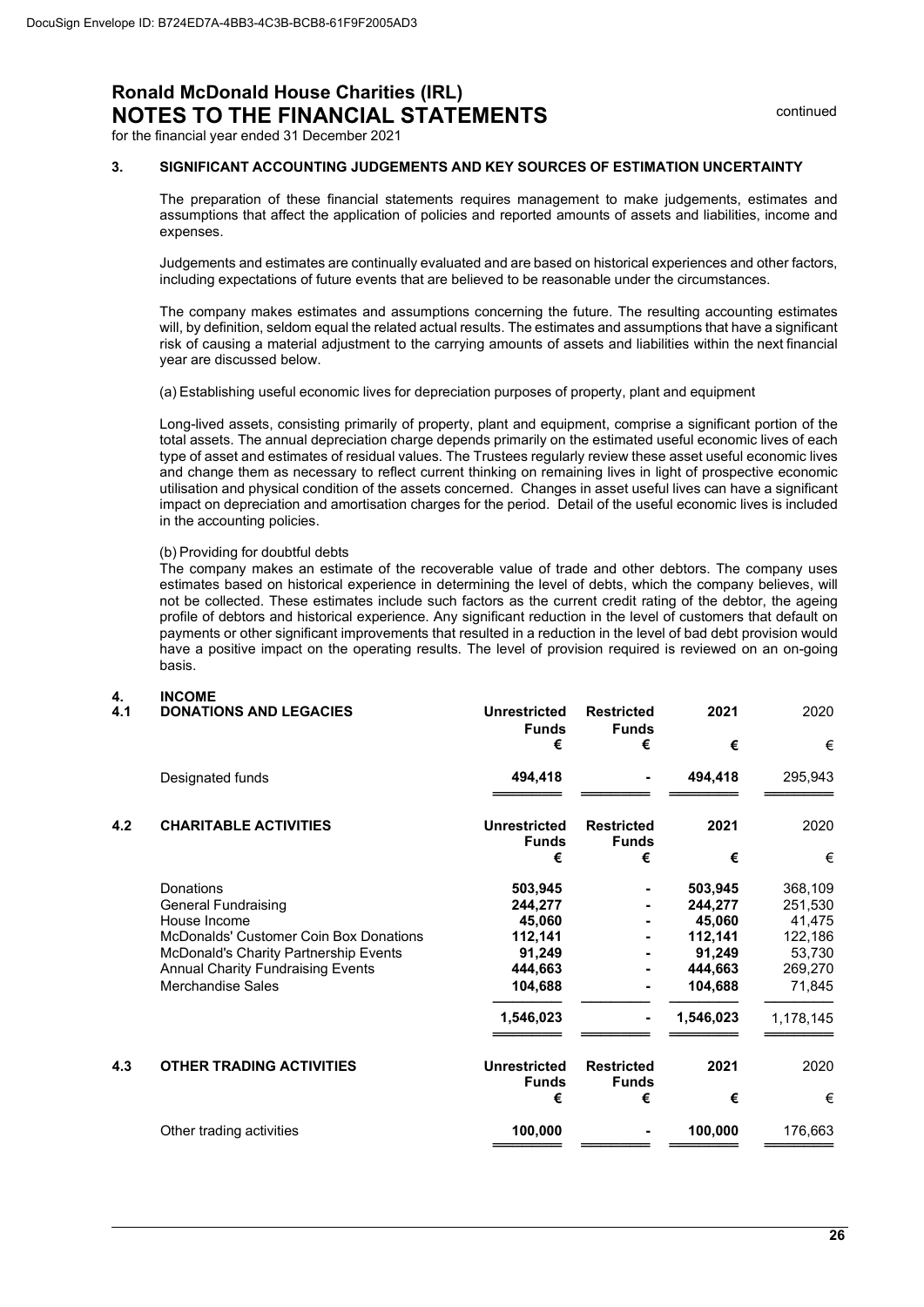continued

for the financial year ended 31 December 2021

| 4.4       | <b>OTHER INCOME</b>                                                                                             |                                    | <b>Unrestricted</b><br><b>Funds</b><br>€ | <b>Restricted</b><br><b>Funds</b><br>€      | 2021<br>€                   | 2020<br>€                   |
|-----------|-----------------------------------------------------------------------------------------------------------------|------------------------------------|------------------------------------------|---------------------------------------------|-----------------------------|-----------------------------|
|           | Other income                                                                                                    |                                    | 147,389                                  |                                             | 3,789                       | 12,283                      |
| 5.<br>5.1 | <b>EXPENDITURE</b><br><b>CHARITABLE ACTIVITIES</b>                                                              | <b>Direct</b><br><b>Costs</b><br>€ | <b>Other</b><br><b>Costs</b><br>€        | <b>Support</b><br><b>Costs</b><br>€         | 2021<br>€                   | 2020<br>€                   |
|           | Expenditure on charitable activities<br><b>General Fundraising</b><br>McDonald's Customer Coin Box<br>Donations | 333,804<br>169,870<br>5,660        | 30,139                                   | 191,109                                     | 555,052<br>169,870<br>5,660 | 498,417<br>119,533<br>5,903 |
|           | <b>McDonald's Charity Partnership</b>                                                                           |                                    |                                          | 64,124                                      | 64,124                      | 20,411                      |
|           | Events<br><b>Annual Charity Fundraising Events</b><br><b>Merchandise Costs</b>                                  | 55,997<br>54,639                   |                                          | 86,316                                      | 142,313<br>54,639           | 69,493<br>43,790            |
|           |                                                                                                                 | 619,970                            | 30,139                                   | 341,549                                     | 991,658                     | 757,547                     |
| 5.2       | <b>SUPPORT COSTS</b>                                                                                            |                                    |                                          | <b>Charitable</b><br><b>Activities</b><br>€ | 2021<br>€                   | 2020<br>€                   |
|           | Fundraising                                                                                                     |                                    |                                          | 341,549                                     | 341,549                     | 89,398                      |
| 6.        | <b>ANALYSIS OF SUPPORT COSTS</b>                                                                                |                                    |                                          |                                             | 2021<br>€                   | 2020<br>€                   |
|           | Fundraising                                                                                                     |                                    |                                          |                                             | 341,549                     | 89,398                      |
| 7.        | <b>NET INCOME</b>                                                                                               |                                    |                                          |                                             | 2021<br>€                   | 2020<br>€                   |
|           | Net Income is stated after charging/(crediting):<br>Depreciation of tangible assets                             |                                    |                                          |                                             | 110,057                     | 105,784                     |
|           |                                                                                                                 |                                    |                                          |                                             |                             |                             |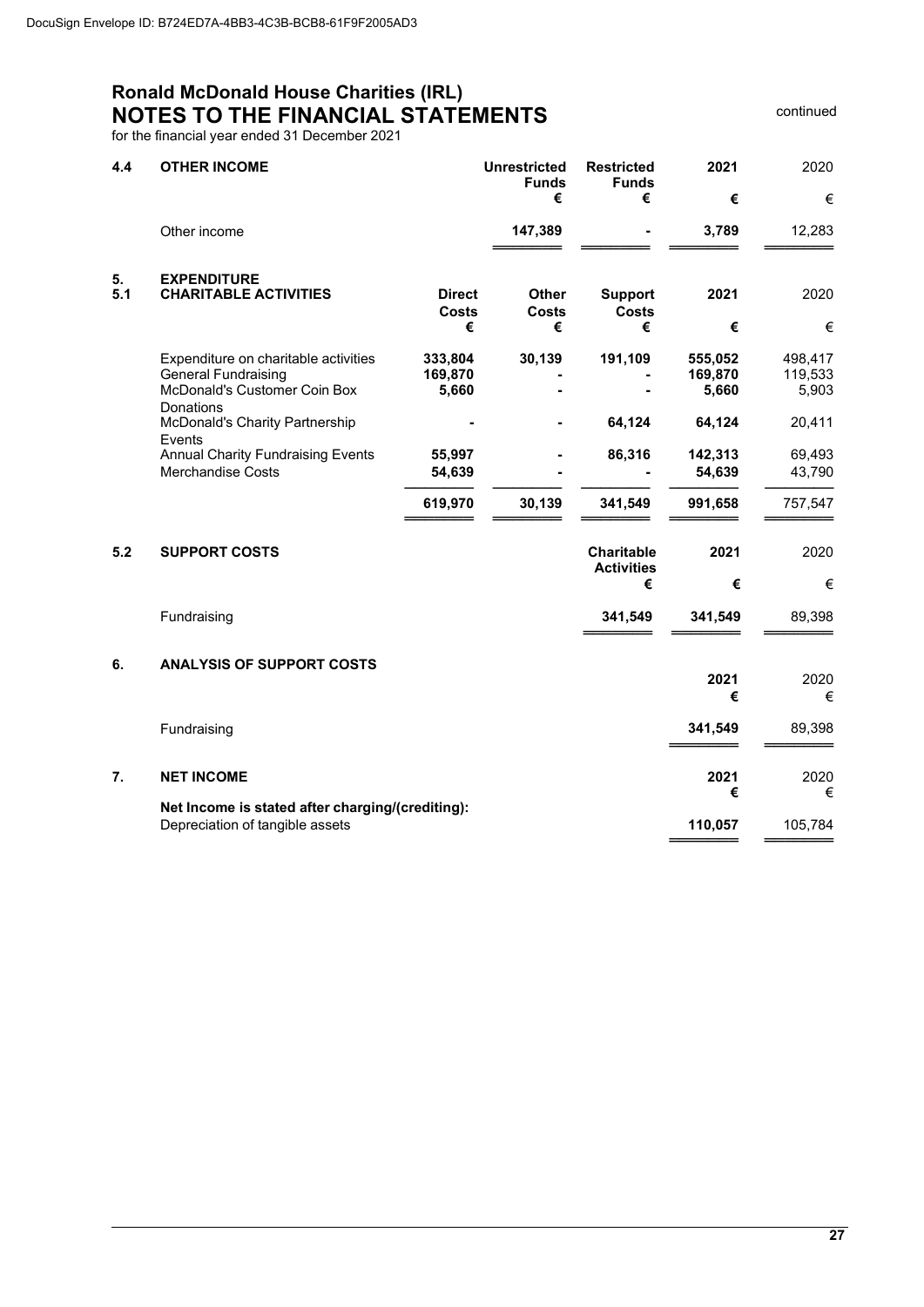for the financial year ended 31 December 2021

#### **8. EMPLOYEES AND REMUNERATION**

### **Number of employees**

The average number of persons employed (including executive Trustees) during the financial year was as follows:

|                           | 2021<br><b>Number</b> | 2020<br>Number |
|---------------------------|-----------------------|----------------|
| House                     | 7                     | 9              |
| Charity                   | 4                     | 3              |
| Fundraising               | 4                     | 1              |
|                           | 15                    | 13             |
| The staff costs comprise: | 2021                  | 2020           |
|                           | €                     | €              |
| Wages and salaries        | 477,176               | 239,577        |
| Social security costs     | 19,136                | 18,674         |
| Pension costs             | 17,890                | 17,259         |
|                           | 514,202               | 275,510        |

### **9. TANGIBLE FIXED ASSETS**

|     |                                     | <b>Land and</b><br>buildings<br>freehold<br>€ | Fixtures,<br>fittings and<br>equipment<br>€ | <b>Total</b><br>€ |
|-----|-------------------------------------|-----------------------------------------------|---------------------------------------------|-------------------|
|     | Cost                                |                                               |                                             |                   |
|     | At 1 January 2021                   | 1,959,113                                     | 191,514                                     | 2,150,627         |
|     | Additions                           | 386,826                                       | 24,410                                      | 411,236           |
|     | At 31 December 2021                 | 2,345,939                                     | 215,924                                     | 2,561,863         |
|     | <b>Depreciation</b>                 |                                               |                                             |                   |
|     | At 1 January 2021                   | 969,231                                       | 166,807                                     | 1,136,038         |
|     | Charge for the financial year       | 96,923                                        | 13,134                                      | 110,057           |
|     | At 31 December 2021                 | 1,066,154                                     | 179,941                                     | 1,246,095         |
|     | Net book value                      |                                               |                                             |                   |
|     | At 31 December 2021                 | 1,279,785                                     | 35,983                                      | 1,315,768         |
|     | At 31 December 2020                 | 989,882                                       | 24,707                                      | 1,014,589         |
| 10. | <b>STOCKS</b>                       |                                               | 2021<br>€                                   | 2020<br>€         |
|     | Finished goods and goods for resale |                                               | 42,661                                      | 19,698            |
| 11. | <b>DEBTORS</b>                      |                                               | 2021<br>€                                   | 2020<br>€         |
|     | Trade debtors                       |                                               | 201,370                                     | 252,932           |
|     | Other debtors                       |                                               | 2,216                                       | 10,719            |
|     | Taxation and social security costs  |                                               | 80,416                                      |                   |
|     | Prepayments                         |                                               | 16,160                                      | 10,685            |
|     | Accrued Income                      |                                               | 50,000                                      |                   |
|     |                                     |                                               | 350,162                                     | 274,336           |
|     |                                     |                                               |                                             |                   |

continued

═══════════════

═══════════════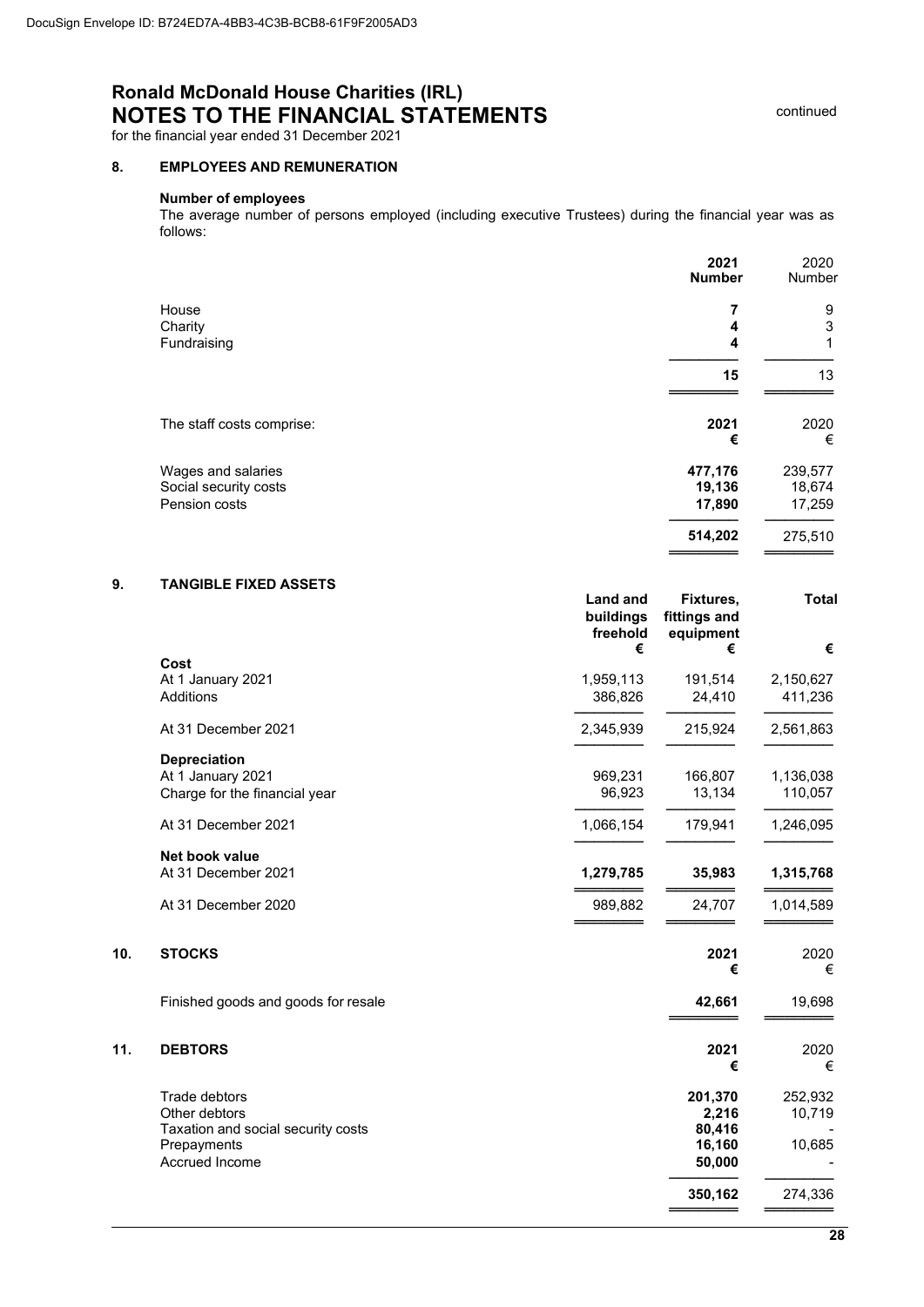for the financial year ended 31 December 2021

| 12. | <b>CREDITORS</b><br>Amounts falling due within one year | 2021<br>€ | 2020<br>€ |
|-----|---------------------------------------------------------|-----------|-----------|
|     | Trade creditors                                         | 337,579   | 15,278    |
|     | Taxation and social security costs                      | 8,918     | 9.843     |
|     | Other creditors                                         | 37.483    | 29,336    |
|     | Accruals                                                | 10.424    | 13,273    |
|     |                                                         | 394.404   | 67.730    |
|     |                                                         |           |           |

#### **13. PENSION COSTS - DEFINED CONTRIBUTION**

The company operates a defined contribution pension scheme. The assets of the scheme are held separately from those of the company in an independently administered fund. Pension costs amounted to €17,890 (2020 - €17,259).

#### **14. RESERVES**

|                                                     | 2021<br>€               | 2020<br>€            |
|-----------------------------------------------------|-------------------------|----------------------|
| At 1 January 2021<br>Surplus for the financial year | 10,626,272<br>1,132,874 | 9,720,785<br>905.487 |
| At 31 December 2021                                 | 11,759,146              | 10,626,272           |

### **15. FUNDS 15.1 RECONCILIATION OF MOVEMENT IN FUNDS CONCIDENT IN THE SECONCILIATION OF MOVEMENT IN FUNDS**

|                                    | <b>Funds</b><br>€ | <b>Funds</b><br>€ |
|------------------------------------|-------------------|-------------------|
| At 1 January 2020                  | 9,720,785         | 9,720,785         |
| Movement during the financial year | 905.487           | 905,487           |
| At 31 December 2020                | 10,626,272        | 10,626,272        |
| Movement during the financial year | 1.132.874         | 1.132.874         |
| At 31 December 2021                | 11,759,146        | 11,759,146        |

#### **15.2 ANALYSIS OF MOVEMENTS ON FUNDS**

|                             | <b>Balance</b><br>1 January<br>2021 |           | Income Expenditure | <b>Transfers</b><br>funds                                                                                                                         | <b>Balance</b><br>between 31 December<br>2021 |
|-----------------------------|-------------------------------------|-----------|--------------------|---------------------------------------------------------------------------------------------------------------------------------------------------|-----------------------------------------------|
|                             | €                                   | €         | €                  | €                                                                                                                                                 | €                                             |
| <b>Unrestricted funds</b>   |                                     |           |                    |                                                                                                                                                   |                                               |
| Designated Funds            | 2,104,300                           | 494.418   |                    | $\blacksquare$                                                                                                                                    | 2,598,718                                     |
| <b>Unrestricted General</b> | 8,521,972                           | 1,648,352 | 1,154,956          | $\hskip1.6pt\hskip1.6pt\hskip1.6pt\hskip1.6pt\hskip1.6pt\hskip1.6pt\hskip1.6pt\hskip1.6pt\hskip1.6pt\hskip1.6pt\hskip1.6pt\hskip1.6pt\hskip1.6pt$ | 9,015,368                                     |
| House Income                |                                     | 45.060    |                    | $\blacksquare$                                                                                                                                    | 45,060                                        |
| An Pobal Stability Grant    |                                     | 100.000   |                    |                                                                                                                                                   | 100,000                                       |
|                             | 10,626,272                          | 2,287,830 | (1, 154, 956)      | $\hskip1.6pt\hskip1.6pt\hskip1.6pt\hskip1.6pt\hskip1.6pt\hskip1.6pt\hskip1.6pt\hskip1.6pt\hskip1.6pt\hskip1.6pt\hskip1.6pt\hskip1.6pt\hskip1.6pt$ | 11,759,146                                    |
| <b>Total funds</b>          | 10,626,272                          | 2,287,830 | 1,154,956          | ۰                                                                                                                                                 | 11,759,146                                    |

#### **Purposes of Unrestricted Funds**

Unrestricted funds are available to spend on activities that further any of the purposes of the charity.

#### Designated Funds

Designated funds are unrestricted funds of the charity which the trustees have decided at their discretion to set aside to for the purpose of building the New Ronald McDonald House.

continued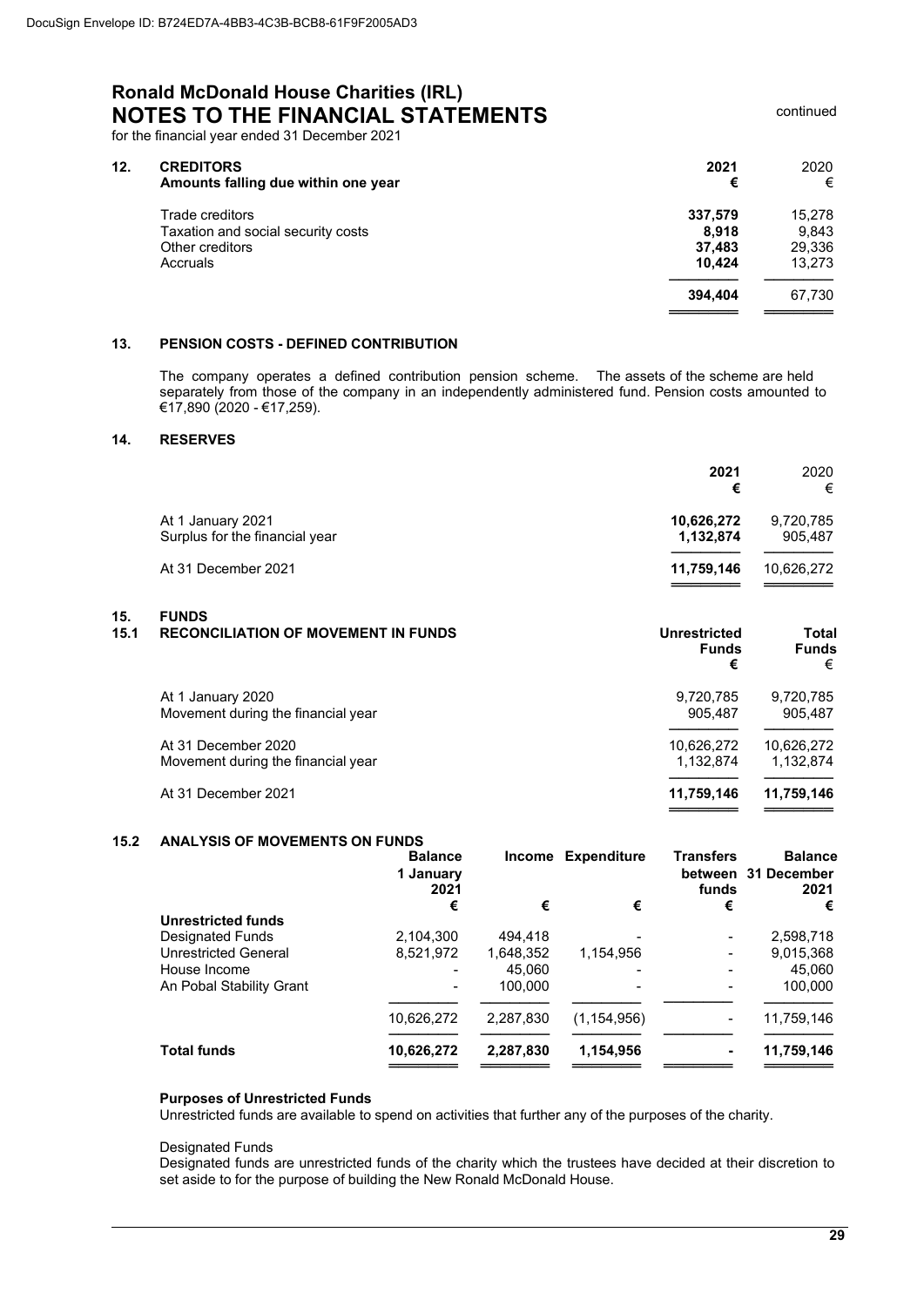continued

for the financial year ended 31 December 2021

#### **15.3 ANALYSIS OF NET ASSETS BY FUND**

| <b>Fixed</b><br>assets | Current<br>assets | Current<br><b>liabilities</b> | Total      |
|------------------------|-------------------|-------------------------------|------------|
| €                      | €                 | €                             | €          |
| 1,315,768              | 10,855,762        | (412, 384)                    | 11,759,146 |
| 1,315,768              | 10,855,762        | (412, 384)                    | 11,759,146 |
|                        | - charity use     |                               |            |

#### **16. STATUS**

The liability of the members is limited.

Every member of the company undertakes to contribute to the assets of the company in the event of its being wound up while they are members, or within one year thereafter, for the payment of the debts and liabilities of the company contracted before they ceased to be members, and the costs, charges and expenses of winding up, and for the adjustment of the rights of the contributors among themselves, such amount as may be required, not exceeding € 1.

#### **17. LEGAL STATUS**

The company is exempt from including the word "Limited" in its name by virtue of Section 1180 of the Companies Act 2014. The company is limited by guarantee and has no share capital. Under the guarantee each member has undertaken to contribute, in the event of a winding up, an amount not exceeding the sum of €1.00. This guarantee continues for one financial year after individual membership ceases.

#### **18. RELATED PARTY TRANSACTIONS**

No Trustees or other person related to the charity had any personal interest in any contract or transaction entered into by charity during the financial year.

| 19. | <b>CASH AND CASH EQUIVALENTS</b> | 2021       | 2020<br>€ |
|-----|----------------------------------|------------|-----------|
|     | Cash and bank balances           | 10.444.959 | 9,385,379 |

#### **20. SALARY BAND**

The number of employees who received employee benefits (excluding employer pension costs) of more than €70,000 (2020: €70,000) for the reporting period:

|                     | 2021 | 2020<br>€      |
|---------------------|------|----------------|
| Number of Employees |      | $\overline{A}$ |
|                     |      |                |

#### **21. KEY MANAGEMENT PERSONNEL**

No members of the management committee received any remuneration during the year.

Key management Personnel includes the Board of Trustees, company secretary and all members of the company's management. Total emoluments (including benefits and pension) paid to key management personnel was amounted to €111,236 (2020: €111,236).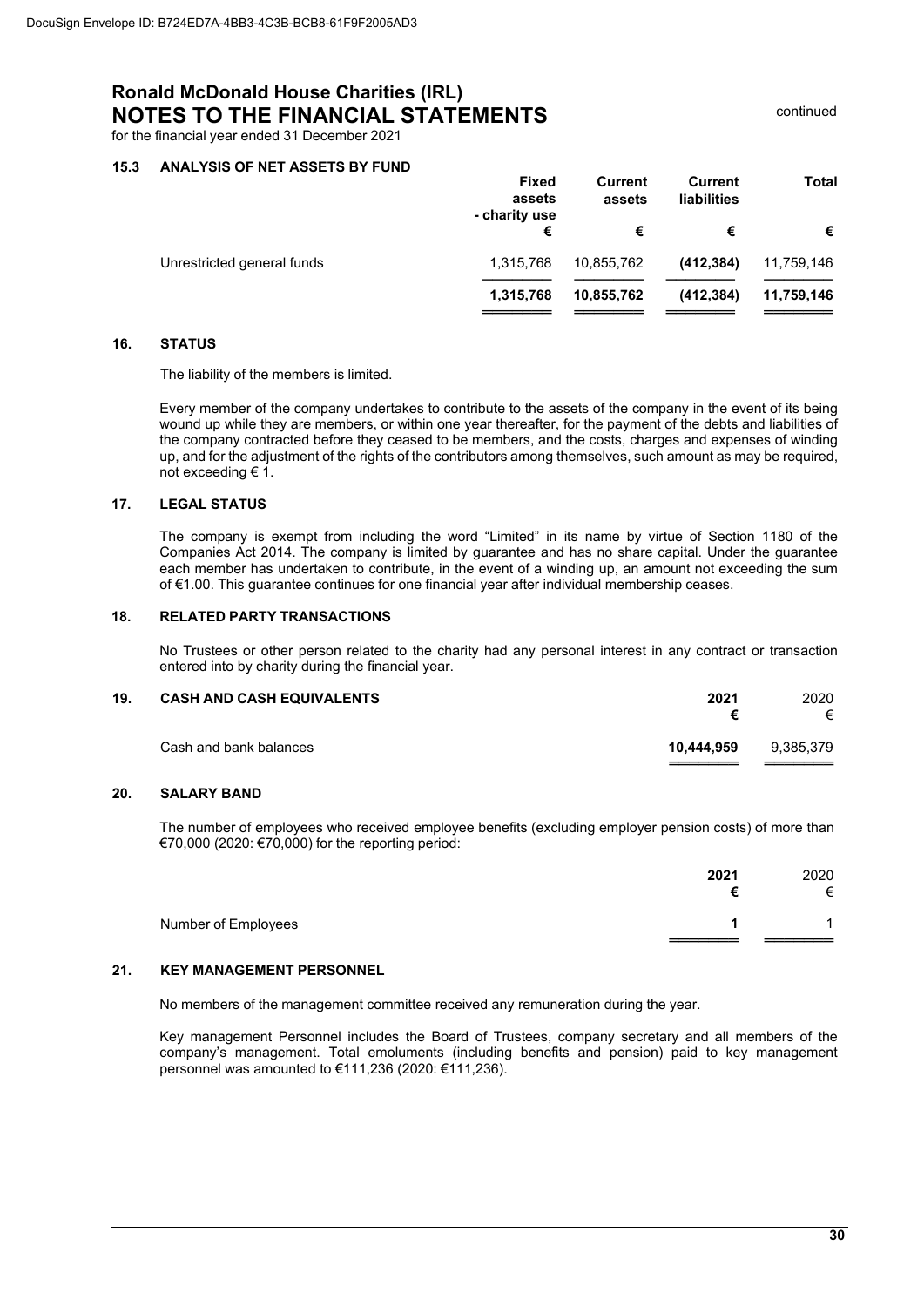continued

for the financial year ended 31 December 2021

#### **22. POST BALANCE SHEET EVENTS**

The ongoing challenge of Covid 19 and the long-term impact of the War in Ukraine on increased inflation and food and energy costs will continue to pose serious economic risks

All services have been maintained throughout the pandemic and all recommended protections and Procedures have been implemented. The Trustees are confident that the company will continue to be fully operational throughout the pandemic and the challenges we may face as a result of the war in Ukraine. and we will continue to provide vital supports to our clients.

There had been no other significant or material subsequent events affecting the company since the year end.

#### **23. COMPARATIVE INFORMATION**

The comparative information has been restated per management instruction.

#### **24. APPROVAL OF FINANCIAL STATEMENTS**

The financial statements were approved and authorised for issue by the Board of Trustees on 2nd March 2022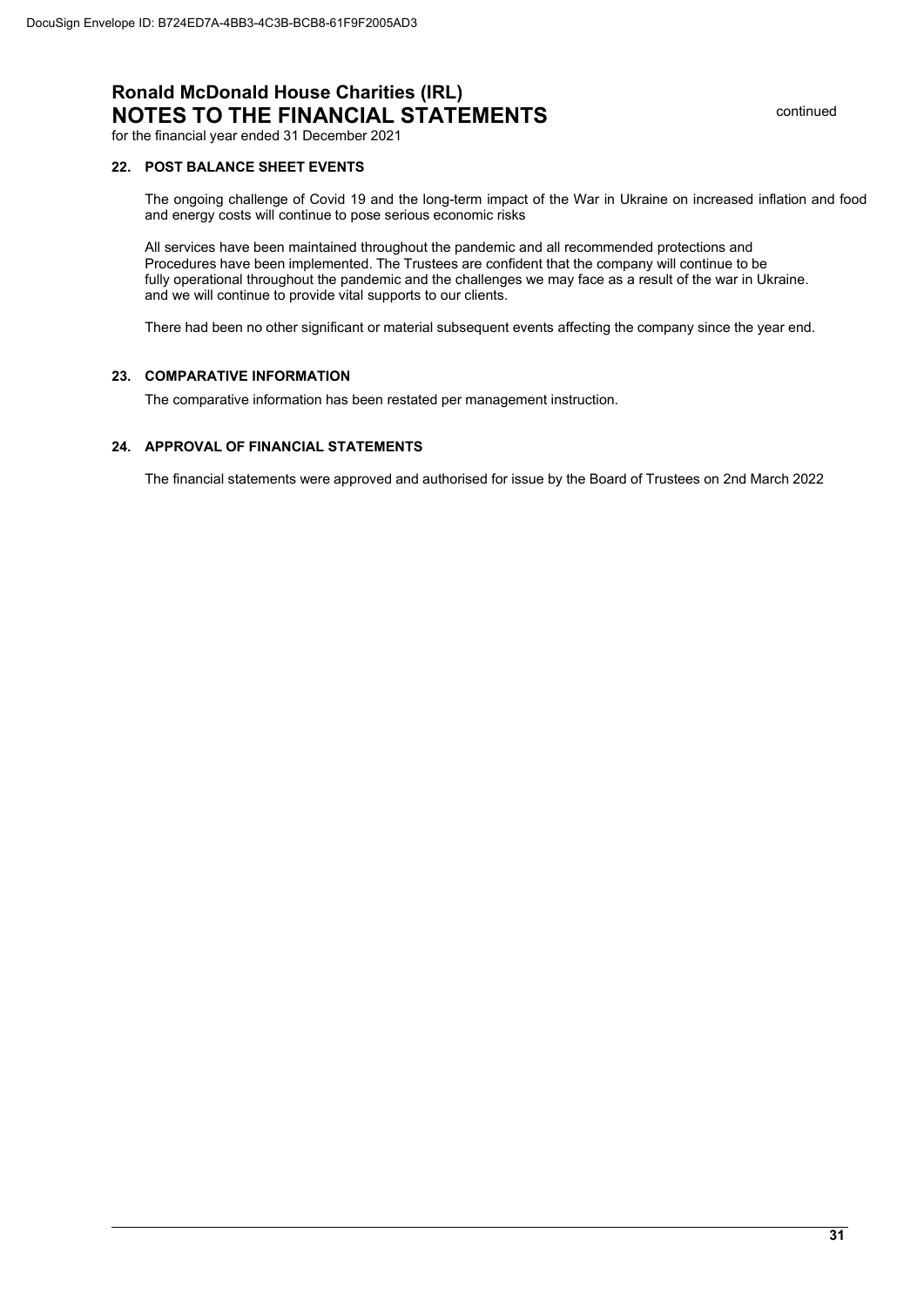### **RONALD MCDONALD HOUSE CHARITIES (IRL)**

### **SUPPLEMENTARY INFORMATION**

### **RELATING TO THE FINANCIAL STATEMENTS**

### **FOR THE FINANCIAL YEAR ENDED 31 DECEMBER 2021**

### **NOT COVERED BY THE REPORT OF THE AUDITORS**